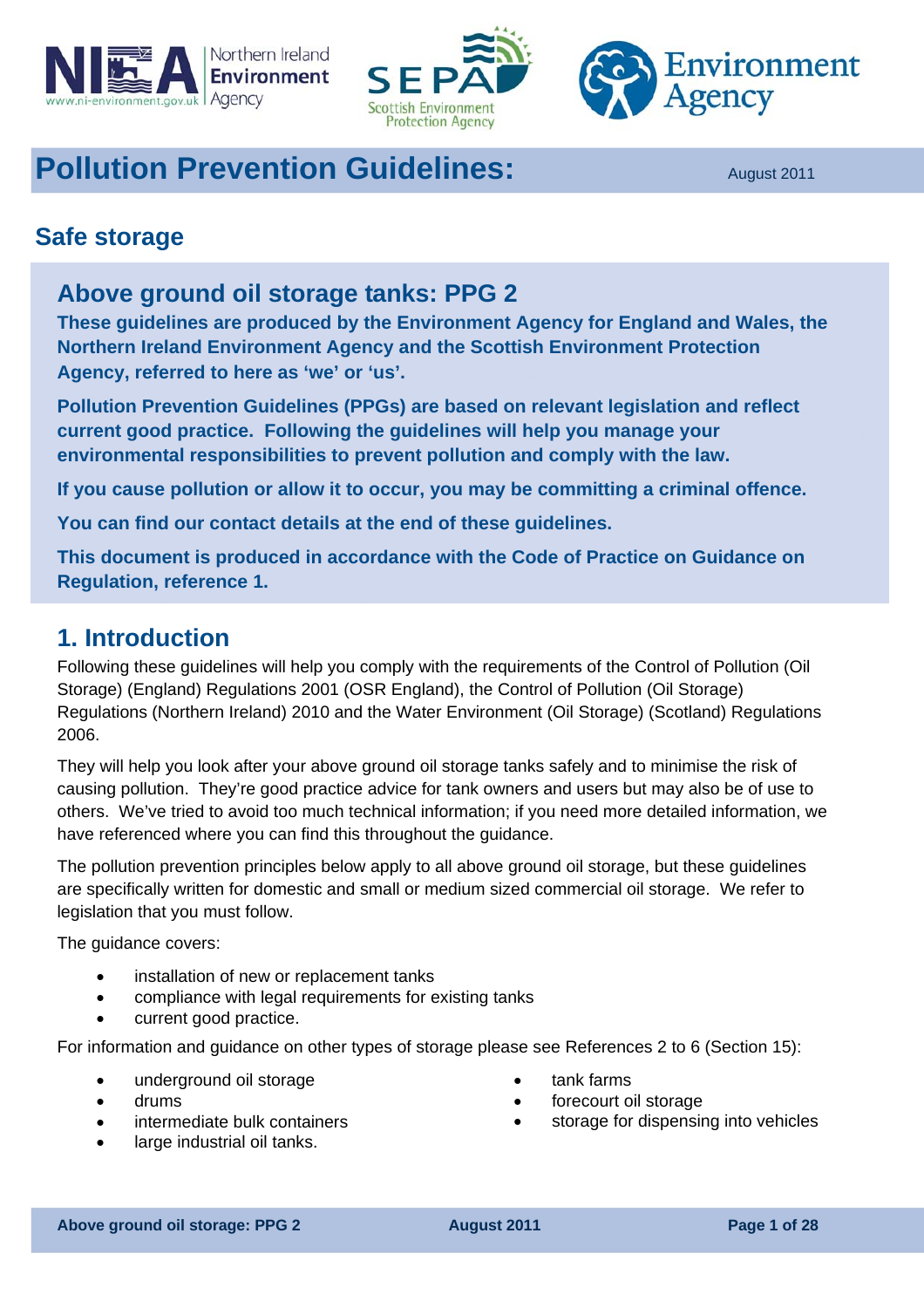In the case of forecourt oil storage, only suitably-qualified competent contractors approved for working on hazardous sites should be used to install or perform maintenance on your oil tanks. Guidance for oil refineries and distribution depots is available from the Energy Institute, contact details in Section 15.

## **2. Key points**

You need to consider the following points to make sure your above ground oil storage is safe, secure and legal. Each point has further detail in the listed sections.

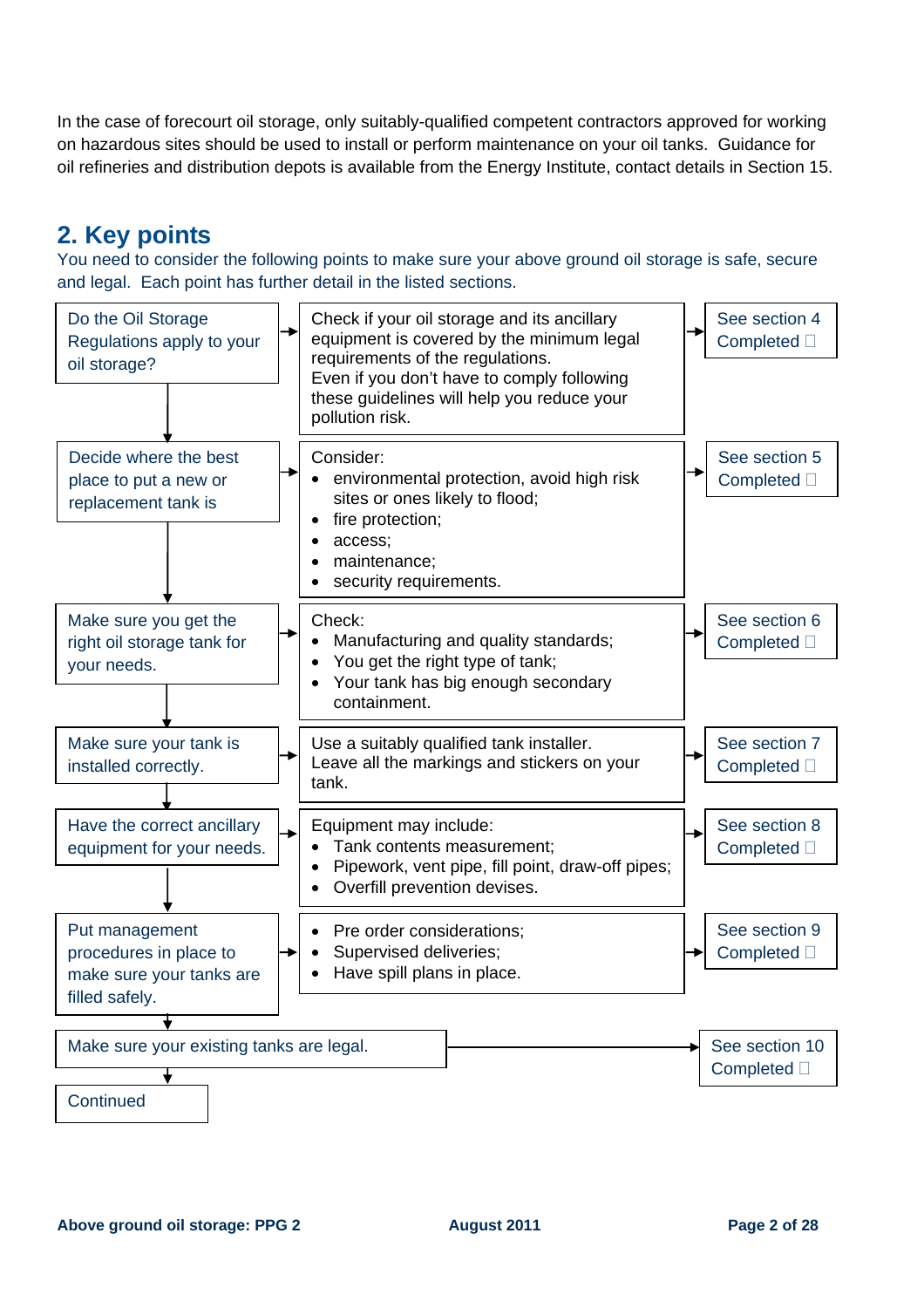

## **3. Background**

Oil is among the most common pollutants in the UK. Cleaning up oil spills can be difficult and expensive. Dealing with a spill will cause you and maybe your neighbours a great deal of inconvenience. Make sure you have insurance cover, not just to replace the lost oil. Your policy should include:

- environmental clean up for accidental oil loss:
- a high enough liability limit to cover you if neighbouring land and/or boreholes are affected;
- the costs of cleaning up oil on your own property.

By following these guidelines you will reduce the risk of pollution caused by the poor storage of oil in above ground tank installations, poorly maintained tanks and unsuitable filling practices.

## **4. Legal background**

In England and Wales, it is against the law to cause water pollution and there are specific regulations that may apply to your oil storage tank. Non compliance with these regulations is an offence and may result in enforcement action being taken against you.

In Northern Ireland, the Water (NI) Order 1999 means you need a consent for discharge from NIEA before you make any discharges into the water environment, surface water or groundwater. If you make a discharge without a consent, or that doesn't meet the conditions of your consent, you are committing an offence.

In Scotland, the storage of oil is regulated by the Water Environment (Oil Storage) (Scotland) Regulations 2006, (OSR Scotland), as detailed below. Where oil storage results in pollution of the water environment, this may constitute an offence under the Water Environment (Controlled Activities) (Scotland) Regulations 2005, as amended. Non compliance with these regulations may result in enforcement action being taken against you.

## **4.a Control of Pollution (Oil Storage) Regulations**

In England, above ground oil storage is regulated by the Control of Pollution (Oil Storage) (England) Regulations 2001, (OSR England). Oils covered by these regulations include petrol, diesel, vegetable, synthetic and mineral oils. They apply to most industrial, commercial and institutional sites storing oil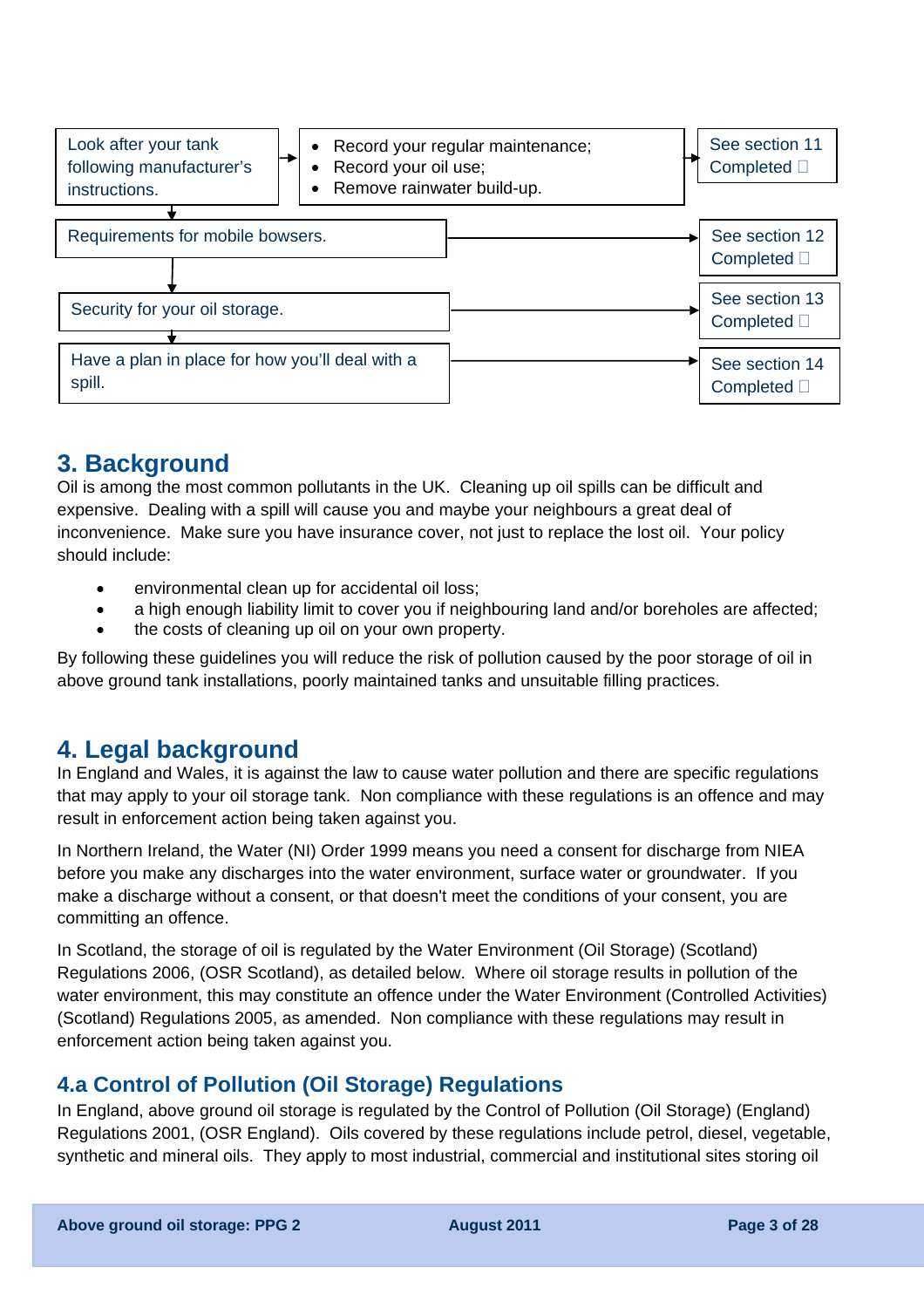in containers over 200 litres and to private dwellings with containers storing more than 3,500 litres. The Environment Agency is responsible for enforcing these regulations throughout England and may serve an Anti Pollution Works Notice requiring inadequate facilities to be brought up to standard. Answers to a number of frequently asked questions are available on our web site at [www.environment](http://www.environment-agency.gov.uk/osr)[agency.gov.uk/osr](http://www.environment-agency.gov.uk/osr).

In Northern Ireland, oil storage is regulated by the Control of Pollution (Oil Storage) Regulations (Northern Ireland) 2010, (OSR NI). Under these Regulations 'oil' means any kind of oil and includes petrol, diesel, waste, vegetable and plant oils; but doesn't include uncut bitumen. The regulations apply to industrial, commercial, institutional and public body sites storing oil in containers over 200 litres, including drums and IBCs, and to domestic premises storing 3500 litres and over. They came into effect on 20 March 2011 and their implementation is being phased in. You should check with the NIEA to find when your oil storage must comply.

In Scotland, oil storage is regulated by the Water Environment (Oil Storage) (Scotland) Regulations 2006 (OSR Scotland). These regulations apply to any kind of oil including petrol, diesel, mineral oil, heating oil, lubricating oil, agricultural fuel oil, waste oil and vegetable and plant oils. They don't include uncut bitumen. They apply to the storage of any volume of oil, except private dwellings storing oil in a container with a capacity of 2,500 litres of oil or less. The Scottish Environment Protection Agency (SEPA) is responsible for enforcing these regulations throughout Scotland.

Throughout this guidance we've highlighted text indicating areas that must be complied with under the English, Northern Ireland and Scottish oil storage regulations. Where the regulations differ we've included information about the regulations for each country. Where the term 'must' is used, this refers to your legal requirement under these Regulations where they apply (see References 7 and 8 and the oil storage information pages in useful websites).

Where the Regulations apply.

In England:

- Above ground oil storage in containers over 200 litres.
- Private domestic oil tanks over 3,500 litres.

In Northern Ireland:

- Above ground oil storage in containers over 200 litres.
- Private domestic oil tanks over 3,500 litres.
- Waste oil storage.
- Oil stored in buildings see Section 7.

#### In Scotland:

- All above ground oil storage (except domestic oil tanks of 2500 litres or less).
- Portable containers of less than 200 litres\*.
- Waste oil storage see PPG8, Reference 9.
- **Oil stored on farms** see Reference 10.
- **Oil stored in buildings** see Section 7.

\*In Scotland any oil storage container must be strong enough not to leak in ordinary use. Portable containers with a storage capacity under 200 litres don't have to comply with the more prescriptive requirements of the OSR Scotland, such as secondary containment, which apply to the remainder of the list above.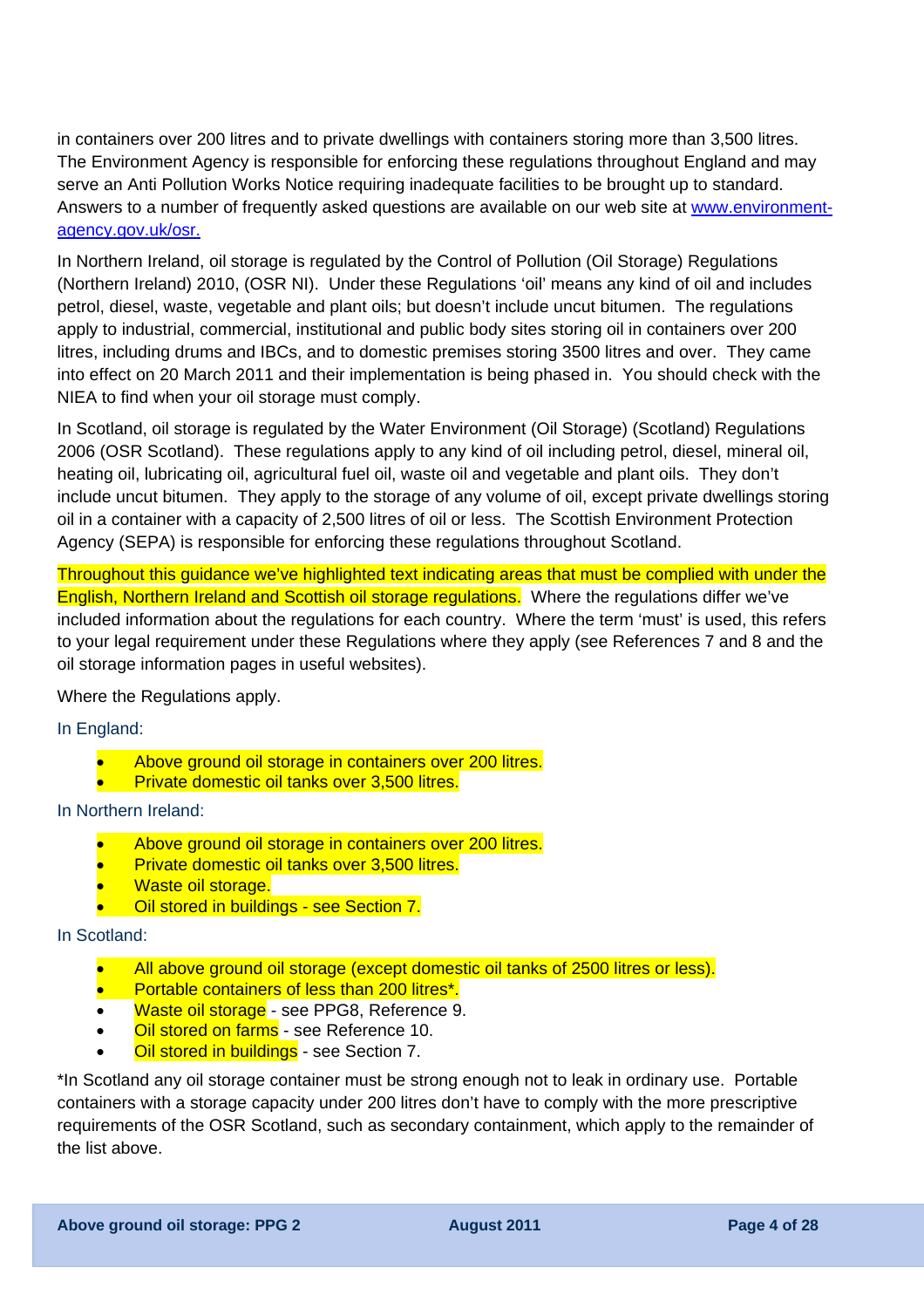Where the Regulations don't apply:

#### In England:

- Waste mineral oil storage see Reference 9.
- Oil stored on farms for agricultural heat and power see References 10 and 11.
- Oil stored in buildings. Follow good practice recommendations.
- Oil stored wholly underground.
- Premises used for refining oil.
- Premises used for the onward distribution of oil to other places.

#### In Northern Ireland:

- Oil stored on farms for agricultural use see References 10 and 11.
- Oil stored on premises regulated under the Control of Major Accident Hazards Regulations (Northern Ireland) 2000 where the container is 2500 tonnes or more.
- Oil stored wholly underground.

#### In Scotland:

- Oil stored in accordance with PPC Part A permits.
- Oil distribution depots for onward distribution to other places.
- Oil stored wholly underground, unless it's in a building.
- Oil stored in vehicles.

#### In Wales:

• There aren't any equivalent oil storage regulations in Wales. You should follow the good practice advice in this PPG to reduce your risk of causing pollution.

The differences in implementation timescales between OSR England, OSR NI and OSR Scotland are:

#### In England:

• All non–exempt oil storage in England must comply with the Control of Pollution (Oil Storage) (England) Regulations 2001.

#### In Northern Ireland – phased implementation:

- New non-exempt tanks installed after 19 March 2011 must comply by 20 September 2011.
- Tanks installed before 19 March 2011 and within 10 metres of any waterway or 50 metres of any well, spring or borehole must comply by 20 March 2013.
- All other tanks installed before 19 March 2011 must comply by 31 December 2015.

#### In Scotland:

• All non–exempt oil storage in Scotland must comply with the Water Environment (Oil Storage) (Scotland) Regulations 2006.

Appendix A contains a checklist to help you decide whether improvements are needed to your oil storage system to comply with the OSR in England, Northern Ireland and Scotland. You must consider the timescales for the Regulations to decide when your oil storage must comply.

Similar regulations may follow in Wales. You can contact us for more advice.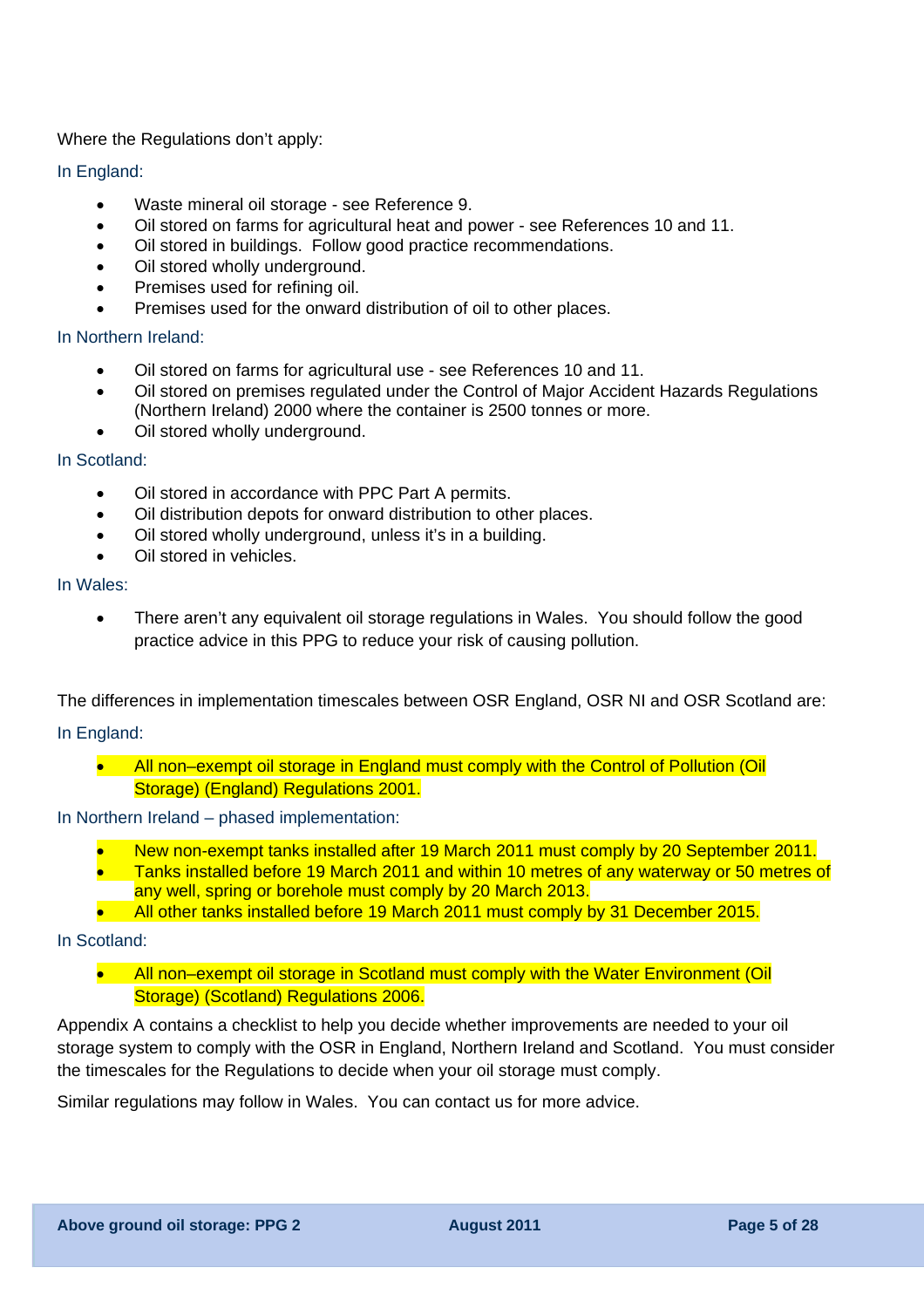## **4.b Building Regulations**

Oil tanks connected to fixed combustion appliances, like central heating boilers and cookers, need to comply with the building regulations that apply in England, Northern Ireland, Scotland or Wales (Reference 12). These regulations include requirements for both environmental protection and fire safety. If you're having a new or replacement oil tank fitted or having your tank altered, you should check with your local authority (usually your local council) to see how these Regulations apply to your oil storage tank, or you can have the tank installed by a member of a professional scheme (see Section 15).

Even if your oil tank isn't covered by any of the Regulations above, following these guidelines is good practice and will minimise the risk of your oil causing pollution. In some sensitive locations, we may ask for more stringent environment protection measures than are described here.

## **4.c The [Environmental Damage Regulations or Environmental Liability](#page-0-0)  [Regulations](#page-0-0)**

Depending on where you are in the UK (see reference 13) these regulations require people who operate an 'economic' activity to prevent or limit the environmental damage they cause. This includes:

- private businesses
- farming
- manufacturing businesses
- construction and demolition businesses
- waste management businesses
- forestry operations
- public sector schools, hospitals and government departments or agencies
- charitable and voluntary organisations.

These Regulations require polluters to prevent serious environmental damage from their activities or to take action to remedy it. Environmental damage includes:

- serious damage to surface water or groundwater;
- contamination of land where there is a significant risk to human health;
- serious damage to EU protected species or natural habitats, or damage to Sites of Special Scientific Interest (SSSIs) in England and Wales or Areas of Special Scientific Interest (ASSIs) in Northern Ireland.

They follow the 'polluter pays' principle. If there's a risk of damage from your business activities, you must do your best to prevent the damage occurring.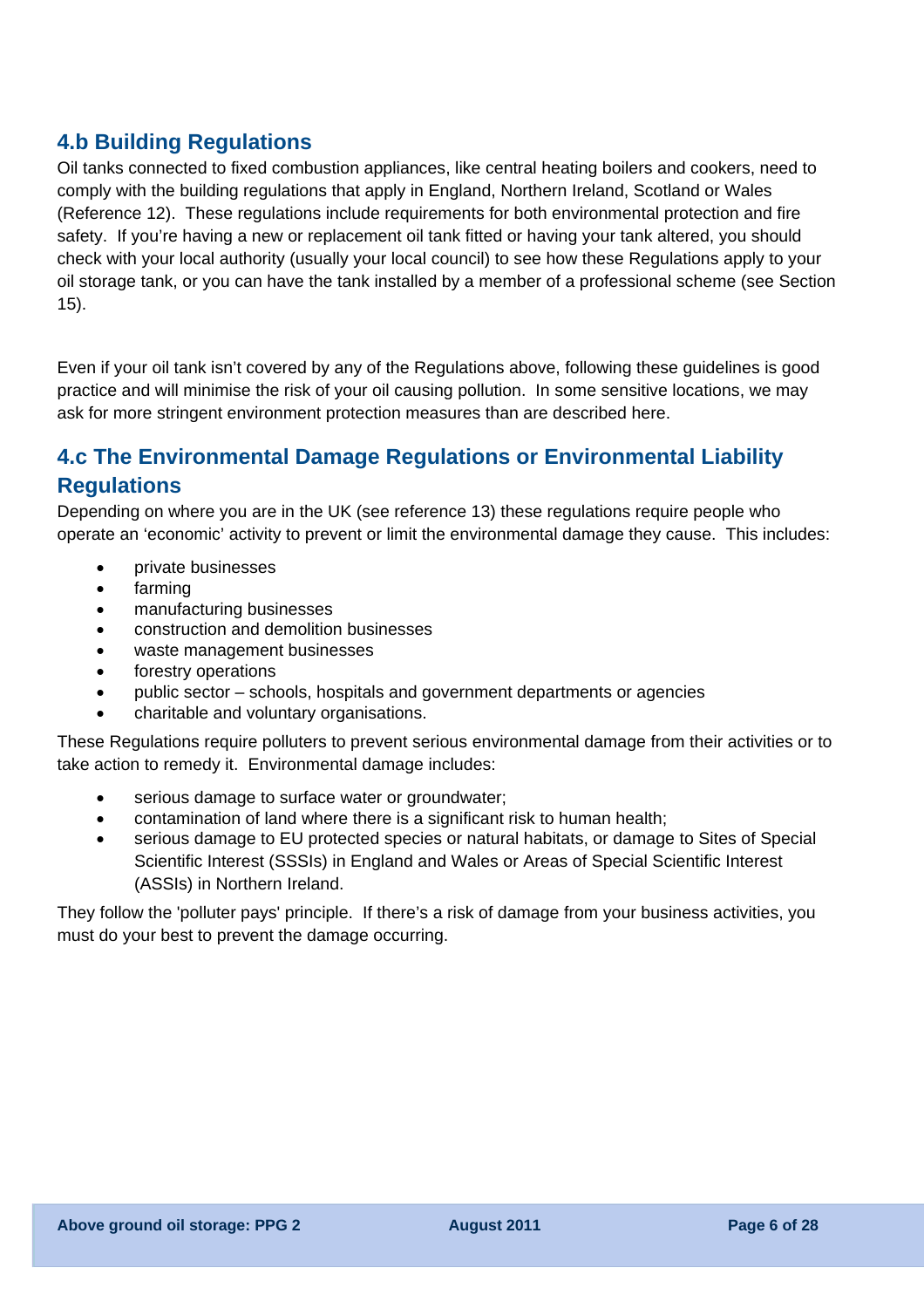## **5. Deciding where to put your tank**

You should think about environmental and fire protection, access, maintenance and security requirements before deciding where to put a new or replacement oil storage tank.

## **5.a Avoid high risk locations**

We recommend that you don't store oil in high risk locations; these are:

- within 50 metres of a spring, well or borehole;
- within 10 metres of a watercourse:
- places where spilt oil could enter open drains, loose fitting manhole covers or soak into the ground where it could pollute groundwater;
- places where a spill could run over hard ground to enter a watercourse or soak into the ground where it could pollute groundwater;
- places where tank vent pipe outlets can't be seen from the filling point;
- above roof level as spilt oil can run down guttering which is connected to surface water systems.

Oil spilt in these locations will pollute surface waters and groundwaters. If these locations are unavoidable then check with us before you arrange for a new tank to be installed, as we may require additional environmental protection, e.g. overfill prevention device or oil separator on the surface water drainage system.

We recommend at all sites that you have secondary containment for your oil storage tanks wherever you put them, even if it's not required by OSR or Building Regulations, (see Section 5c).

You should or, if OSR applies must, ensure that steps are taken, to minimise the risk of damage to the secondary containment system by impact or collision.

You should consider access for maintenance and deliveries to the tank (filling). Check with your local oil delivery company before making the final decision on where to place a tank. They need to take into account pollution prevention and health and safety aspects of filling your tank. This includes where they can safely park the oil tanker, where the delivery pipes will run and access to the tank. They will also be able to give advice relating to height of the fill point above ground and delivery pipe sizing.

## **5.b Avoid storing oil in areas at risk from flooding**

Containers may float in a flood which could cause pipelines to break and oil to be spilled. If there's no alternative, consider raising tanks above predicted flood water levels as long as this doesn't compromise the tank integrity, safe delivery and handling of your oil. You could also secure your tank so it can't lift as water rises around it. Contact a competent installer, (see Section 15) for advice on securing your tank. Contact us to check if your tank is in an area at risk from flooding. In England, Scotland and Wales you can check our websites for flood maps, which provide details of flood risk areas.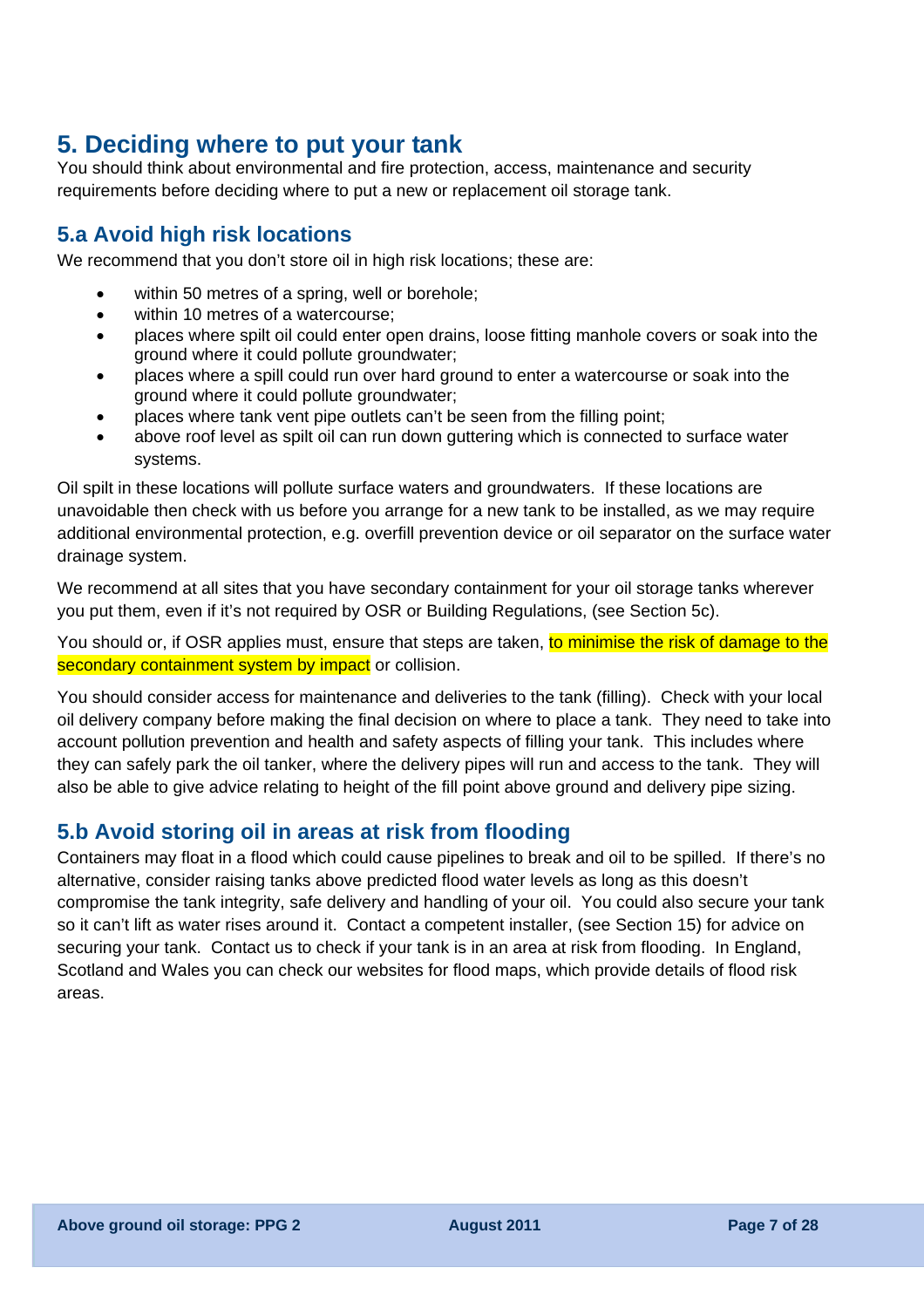## **6. Oil storage tanks**

Before choosing a new or replacement tank, you should check the following:

- if there are any legal requirements you must comply with;
- that it meets minimum manufacturing standards;
- the type of tank is suited to your requirements.

Also consider the:

- type of oil to be stored
- need for secondary containment
- location of the tank
- safe filling and dispensing.
- safe installation and routine maintenance
- intended use

If you're replacing a tank you'll also have to consider what to do with your old one.

### **6.a Manufacturing and Quality Standards**

There are recognised British Standard and trade association tank standards for different types of tank. Your tank manufacturer, supplier or installer should advise you on the minimum design and manufacturing standards under the appropriate accredited quality assurance scheme. It should comply with BS EN ISO 9001 (Reference 14). Plastic and steel tanks and tank systems manufactured to OFTEC Standards, OFS T100 and OFS T200 respectively, meet these requirements.

Please note that compliance with standards for construction and manufacture doesn't guarantee compliance with OSR. Other aspects such as pipework, location and deliveries, also affect OSR compliance.

Choose a tank that:

- is expected to last at least 20 years, with proper maintenance, before it needs to be replaced;
- is made of a material that is suitable for the type of oil stored;
- is of sufficient strength and structural integrity to ensure that it won't burst or leak in ordinary use;
- has a way of preventing drain down by gravity e.g. top off-take and / or isolating check valves.

Check the recommended maintenance needed for your tank with the manufacturer.

## **6.b Types of oil storage tank**

There are a number of different types of oil storage tanks available. Above ground oil tanks are usually made from steel or polyethylene (plastic). They can be single skinned, double skinned or have a built in bund (integrally bunded) as a complete containment system.

**Single skinned tanks** are tanks made from one layer of steel or plastic. Single skinned tanks must be put into a secondary containment system, often referred to as a bund.

**Double skinned tanks** have two layers of steel or plastic with a very small space between them; any ancillary equipment is positioned outside the second skin. The space between the two layers is not enough to contain 110% of the oil your tank can hold. If you choose a double skinned tank, it will not be compliant with the OSR England, OSR NI or OSR Scotland unless it's installed in a constructed secondary containment system.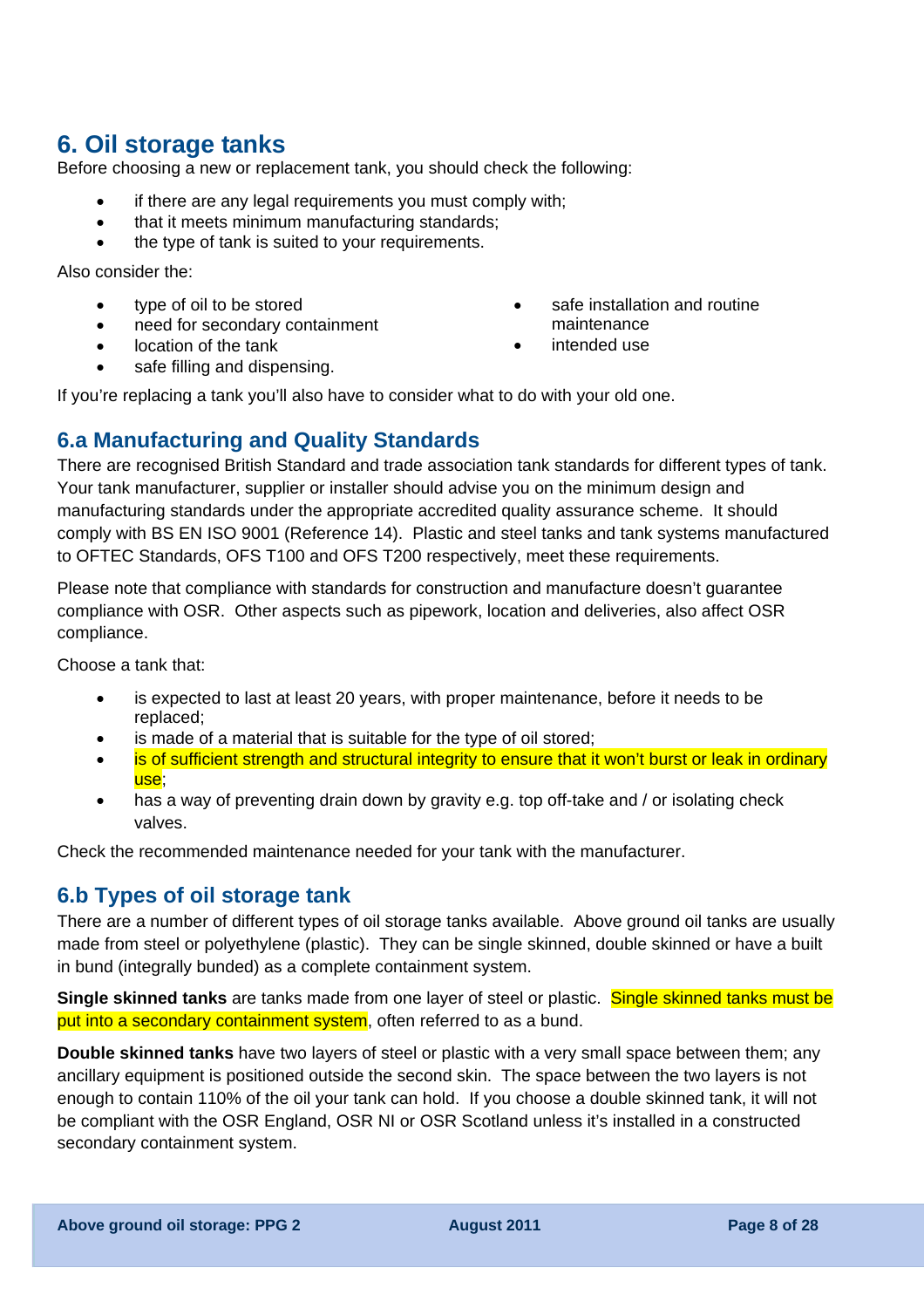**Integrally bunded tanks** have a primary container manufactured with integral secondary containment (see Section 5c and Figure 2) that can hold a minimum of 110% of the volume of oil the inner tank is designed for (Reference 15). Ancillary equipment will also be positioned within the secondary containment.

Figure 1. Shows a diagrammatic example of a single skinned oil tank in an open bund that is constructed in situ. The diagram shows both fixed and flexible draw-off pipes. For tanks in open bunds, we recommend there is a minimum distance of 750 mm between the tank and the bund wall and 600 mm between the tank and the base to allow access for external inspection and maintenance.

Figure 2. Shows a diagrammatic example of an integrally bunded oil tank. These tanks are manufactured off site and installed onto a suitably constructed base. The diagram shows a fixed drawoff pipe, overfill prevention device and oil monitoring between the tank and secondary containment.



Figure 1. Example of a single skinned oil tank within an open bund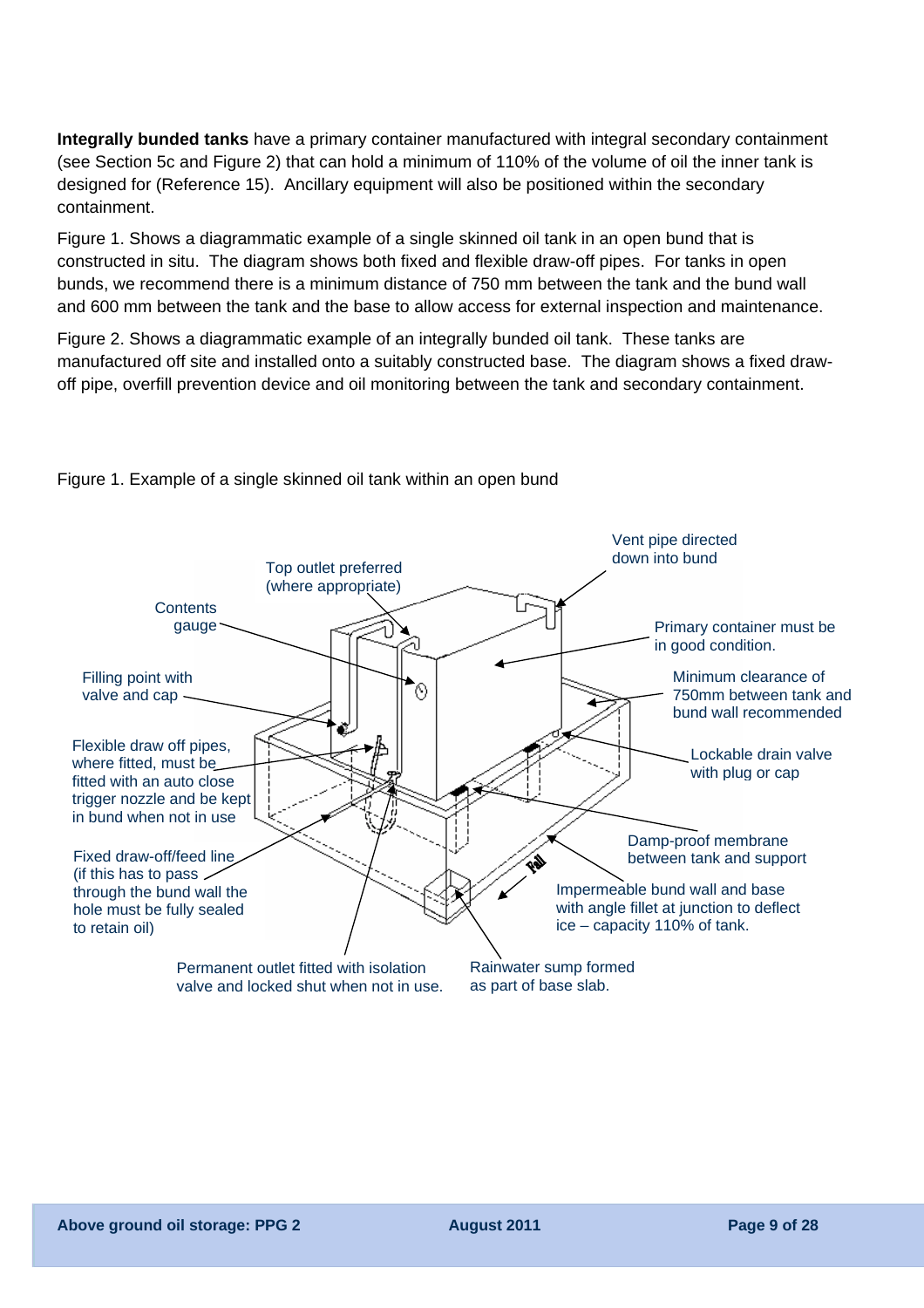Figure 2. Example of integrally bunded tank (could be constructed of metal or polyethylene and may not be this shape and design)



Figures 1 and 2 aren't drawn to scale or engineering drawings. They are for illustration only. Different configurations exist depending on the manufacturer, type of tank and installation.

## **6.c Secondary Containment (also known as bunds)**

Secondary containment is an area around a tank and its ancillary equipment designed to contain any loss of oil and to prevent it from escaping to the environment. It can be manufactured as part of an integrally bunded tank system or built on site ready for the tank to be put into it. Your tank may need to have secondary containment by law depending on where it is and what it's used for. But to protect the environment we recommend you should bund all tanks as it is good environmental practice.

#### Secondary containment must hold at least 110% of the volume of oil the tank is designed to contain.

The extra 10% margin is intended to take into account a range of factors, including:

- loss of the total tank contents, for example due to vandalism or an accident;
- sudden tank failure or leaks;
- overfilling;
- containment of fire-fighting agents;
- dynamic factors such as overtopping caused by surge and wave action following tank failure;
- an allowance for rainfall during an oil spill incident.

If you have more than one oil storage tank in the system, the secondary containment must be capable of storing 110% of the biggest tank's capacity or 25% of the total capacity, whichever is the greater.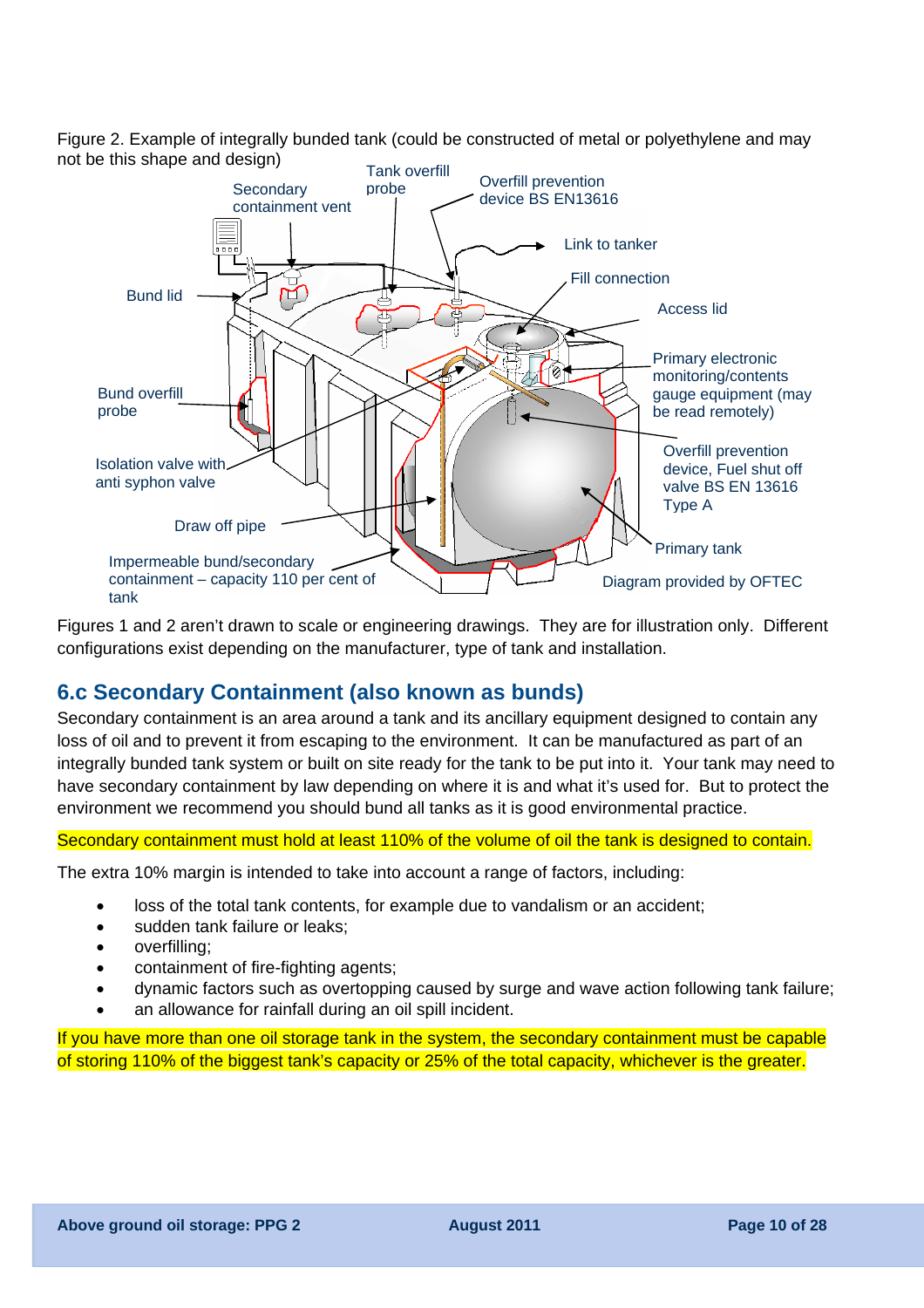#### Secondary containment must be impermeable to oil and water with no direct outlet:

- connecting it to any drain, sewer or watercourse;
- discharging onto a yard or unmade ground.

Ideally, any pipework to fill or empty your tank shouldn't pass through the secondary containment floor or walls (the bund). If this is unavoidable, the joint between pipe and bund should be sealed with a material that is resistant to attack by the oil stored, so that the containment remains leak-proof.

Don't store anything in the secondary containment as this will reduce the volume available in the event of a spill and can cause a fire risk if it becomes soaked in oil.

For agricultural oil storage in England, Northern Ireland and Wales it is a legal requirement that bunds are expected to remain impermeable, with proper maintenance, for at least 20 years, (see References 10 and 11).

If you're considering an integrally bunded tank system, check with the manufacturer to make sure that it is designed to provide at least 110% secondary containment capacity. Some tank systems may not provide enough capacity if your tank is overfilled. Be aware that it isn't easy to see into the secondary containment section of an integrally bunded tank. We recommend your tank is fitted with an overfill prevention device and secondary containment sensors that detect if oil has collected in the bund from an incorrect delivery, overfill or inner tank problem and to warn you if additional maintenance is needed.

## **7. Installing tanks**

You should have your tank installed by a suitably-qualified tank installer who's registered with a professional scheme for the type of tank you're having installed. They will make sure that tanks are installed according to the relevant standards and good practice. Professional schemes are run by a number of organisations (see Section 15 for more details).

Tanks should be sited on an appropriately designed and constructed base or support with sufficient room around it to protect the tank from fire in the surrounding area, see BS 5410 (Reference 16). Check what you need for your tank with the tank manufacturer or competent installer.

To prevent pollution, the delivery and dispensing area around your tank should have an impermeable surface and be isolated from surface water drainage systems.

Make sure you keep the manufacturers and installers information for your tank. Leave all the markings and stickers on your tank when it's installed. These include tank manufacturer, make, model and capacity markings. Many oil tanks come supplied with an Oil Care Campaign tank sticker that gives information about what to do if you have an oil spill. It may be a legal requirement for your tank to have this. If your tank doesn't have an Oil Care Campaign tank sticker, you can get one from us. If you have more than one tank, label all your tanks and their fill points clearly, with the type of product stored and tank capacity.

You should protect your oil storage tank from the risk of fire. Building Regulations (Reference 12) allow for fire protection by using approved distance between the tank and surrounding structures or by a physical fire protection barrier. Don't store any materials close to your tank or in the secondary containment.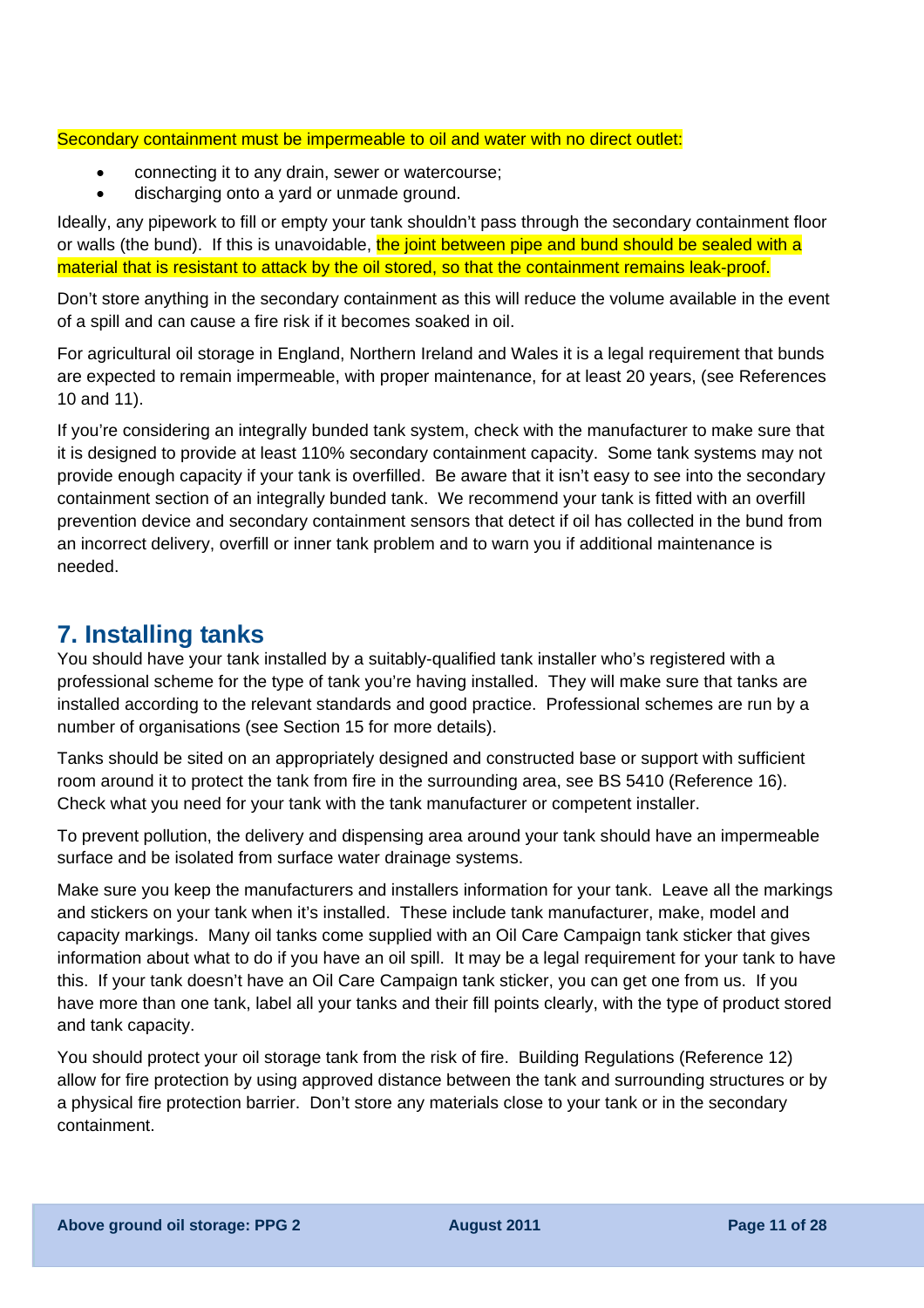**Tanks within buildings** – in Northern Ireland and Scotland these must comply with OSRNI or OSR Scotland. In England and Wales follow all good practice recommendations to prevent pollution. Building Regulations are likely to apply.

### **For tanks in constructed secondary containment**

If your tank is being installed in a constructed bund, the bund should be built using reinforced materials, with no damp-proof course and rendered impermeable to oil. There are detailed specifications and drawings available for constructed bunds using concrete and masonry (References 17, 18 and 19). These will make sure your masonry or concrete bunds are constructed to be oil tight and fit for purpose.

Your bund should be designed to reduce the risk of oil escaping beyond the containment area if your tank developed a hole (known as jetting).

To reduce the chance of this happening:

- keep the tank as low as possible within the bund;
- increase the height of the bund walls;
- leave space between the tank and bund walls;
- don't put one tank above another.

A constructed bund should also have a sump fitted into the base so you can remove rainwater for safe and legal disposal, (see Figure 1).

The Construction Industry Research and Information Association (CIRIA) suggests in locations with high rainfall, 110% capacity in an open bund may not be enough to provide protection from loss of oil (see Reference 17). They give an alternative method to calculate the size of secondary containment needed for tanks in open bunds in locations with high rainfall. The method for calculating bund capacity depends on the risk of polluting water. If you're in any doubt about the sensitivity of a site, consult us.

## **8. Ancillary equipment**

These are the fittings and pipework that all tanks will have, e.g. a vent pipe, but others may be needed according to the tank type, location or use.

For example:

- a heating oil tank may have a fixed draw off pipe;
- a tank used for refuelling may have a pump and flexible hose to deliver oil;
- a tank with a remote fill point or in a sensitive location may have an overfill prevention device.

Ancillary equipment, e.g. valves, filters, sight gauges, vent pipes, must be within the secondary containment system so any discharges of oil are retained.

Many of these fittings are shown in Figures 1 and 2 above and are discussed below.

An oil tank user guide 'Get to know your oil tank', might also be useful to you, Reference 20.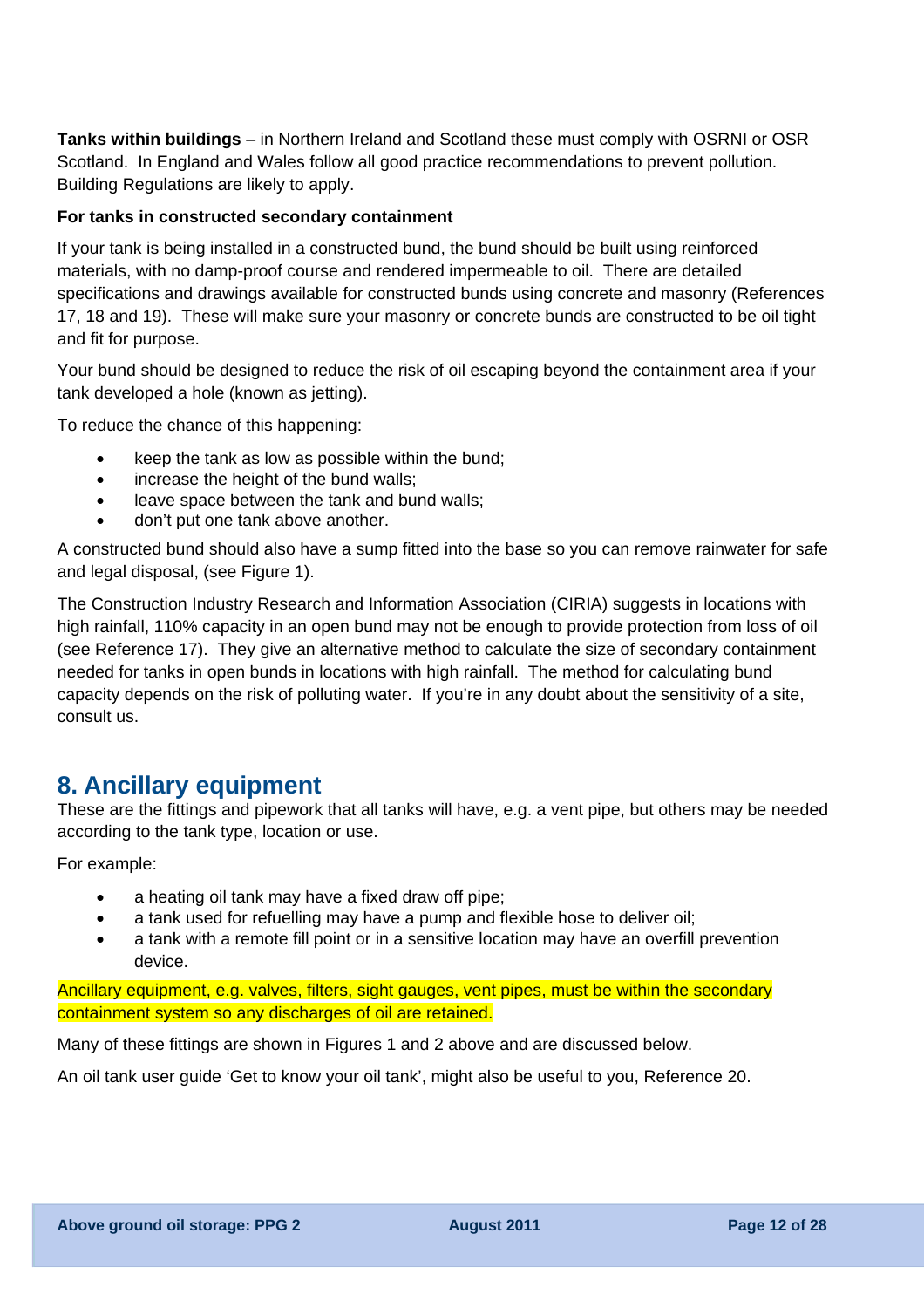## **8.a Measuring tank contents**

You need to be able to measure how much oil is left in your tank so you can order the right amount when your tank needs refilling and to monitor how fast you use your oil. There are many products available to measure tank contents including electronic, float and hydrostatic gauges, sight or visual gauges and dip sticks. Some are read at the tank others remotely. Ask the tank manufacturer or a qualified competent tank installer for advice on a suitable system for your tank. If storing flammable liquids (as classed by Health and Safety Executive (HSE)), your gauge should be safe for use with the product you store.

#### **Sight gauges**

- must be located in the secondary containment;
- must be properly supported so it can't come loose;
- must be fitted with a valve that closes automatically when the gauge isn't in use;
- valves should never be kept open:
- valves should only be opened when taking contents' readings.

Delivery drivers should close sight gauge valves at the end of their delivery. After your tank has been filled, check that the sight gauge is shut and isn't leaking. Sight gauge tubes aren't suitable for use with integrally bunded oil tanks.

Dipstick - only use it in the tank for which it is intended.

### **8.b Pipework**

#### **All pipework should be:**

- made of a material suitable for use with the oil you're storing;
- supported so it's secure and can't come loose;
- positioned or protected to minimise the chances of damage by impact or collision;
- protected against corrosion;
- where appropriate, insulated to prevent freezing up and frost damage.

#### **Vent pipe**

This allows oil vapour and air to escape from the tank when it is being filled and allows air in when fuel is being drawn off.

We recommend that tanks (including those in buildings) are installed so that vent pipes can be easily seen during deliveries; and that the vent pipes are within and discharge into the secondary containment system.

Legal requirements:

In England:

- Vent pipes must within the secondary containment system and must be arranged so that any discharge is directed vertically downwards into the system.
- The tank must be fitted with an automatic overfill protection device, if the filling operation is controlled from a place where it is not reasonably practicable to see the tank and any vent pipe.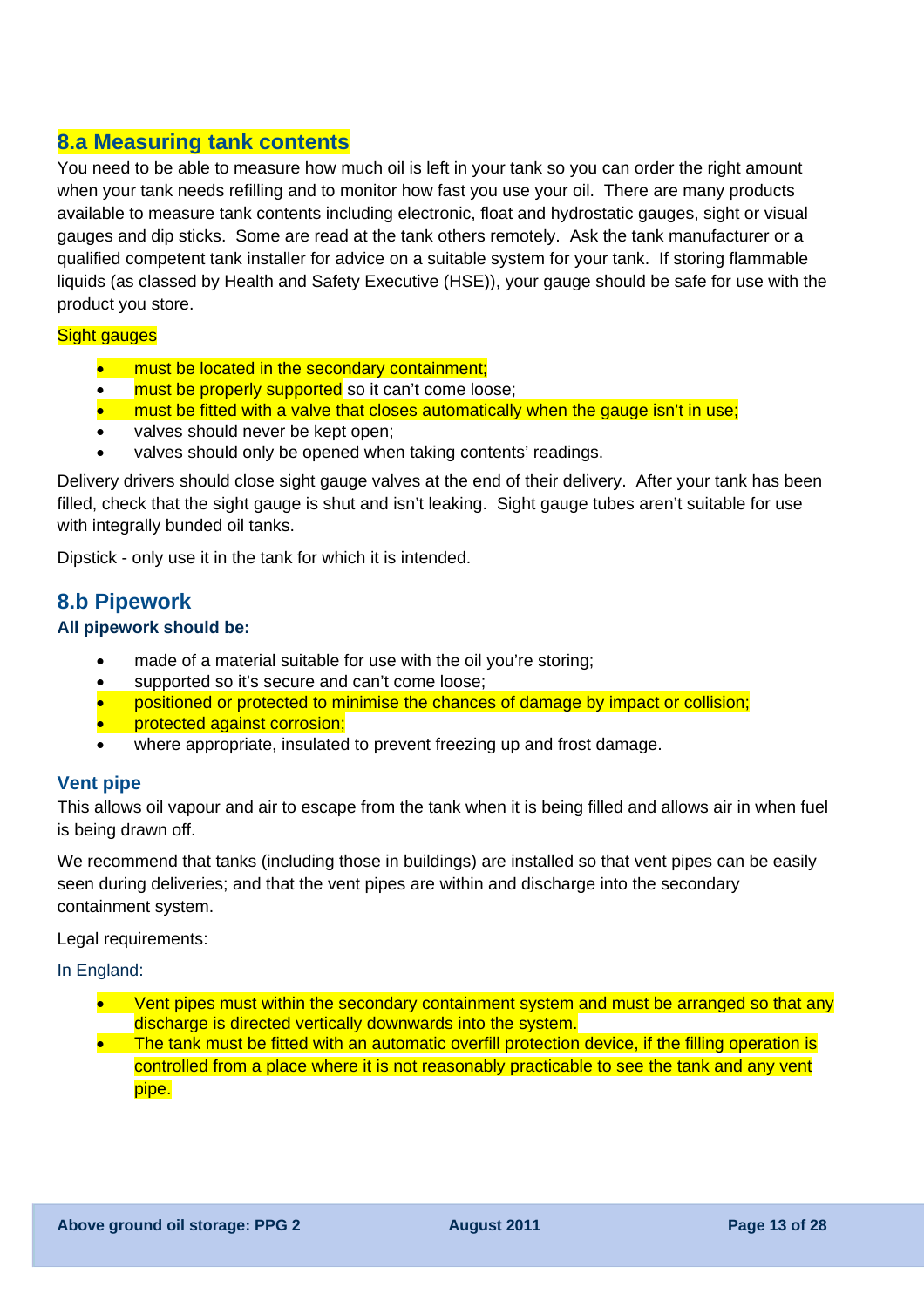In Northern Ireland:

- Vent pipes must be within the secondary containment system and must be must be arranged so any oil discharged is contained within the system.
- The tank must be fitted with an automatic overfill protection device (which may include an alarm sounding device) if the filling operation is controlled from a place where it is not reasonably practical to observe the tank or any vent pipe.

### In Scotland:

- Vent pipes (including those on tanks within buildings) must be within the secondary containment system.
- The tank must be fitted with an automatic overfill protection device (which may include an alarm sounding device) if the filling operation is controlled from a place where it is not reasonably practical to observe the tank or any vent pipe.

### **Fill point**

The fill point is where the tanker delivery pipework connects to fill the tank. There are different arrangements depending on tank type, size and location.

Coupling - If your tank fill point has a serviceable screw fitting or other fixed coupling, it must be used when filling the tank. The fill point should have a lockable fill cap with a chain and be marked clearly with the product type, tank capacity and, where appropriate, tank number. The cap should be replaced to the pipe after each delivery to protect it from damage and unauthorised use.

Position – we recommend your fill point should be at the tank and within the secondary containment system (OSR England only) or in a suitable cabinet with a drip tray to catch any oil spilled during deliveries. Where your fill point is outside the secondary containment system, a drip tray must be used to catch any oil spilled during deliveries.

Fill point drip trays should be:

- clean, free from water and other debris before each use;
- large enough to hold all the oil that could be lost when the fill point shut off valve has been closed and the delivery hose is disconnected;
- able to be moved without risk of spilling the oil we recommend your drip tray holds at least 3 litres, it may need to be larger;
- checked after each delivery and if necessary safely emptied before being put away; we recommend you ask your oil delivery company to do this for you;
- kept somewhere safe where they can't collect rain water when not in use.

Remote fill - if there's no alternative and you have to have a fill point which isn't near the tank (or it isn't practical to see the tank and vent pipe), a remote fill point will be needed. Your registered, competent tank installer (see Section 15) can advise you about standards required for remote fill points. If you have a remote filling point and the vent pipe can't be seen during delivery you must have an overfill prevention device.

Shut-off valves should be fitted to extended fill pipes because they can retain oil after the delivery.

**If you have more than one tank** - provide separate fill pipes for each tank, unless they're connected by a balance pipe with a greater flow capacity than the fill pipe. Each fill pipe should have its own fill point shut off valve, and be marked with its corresponding tank/compartment number, volume and type of oil.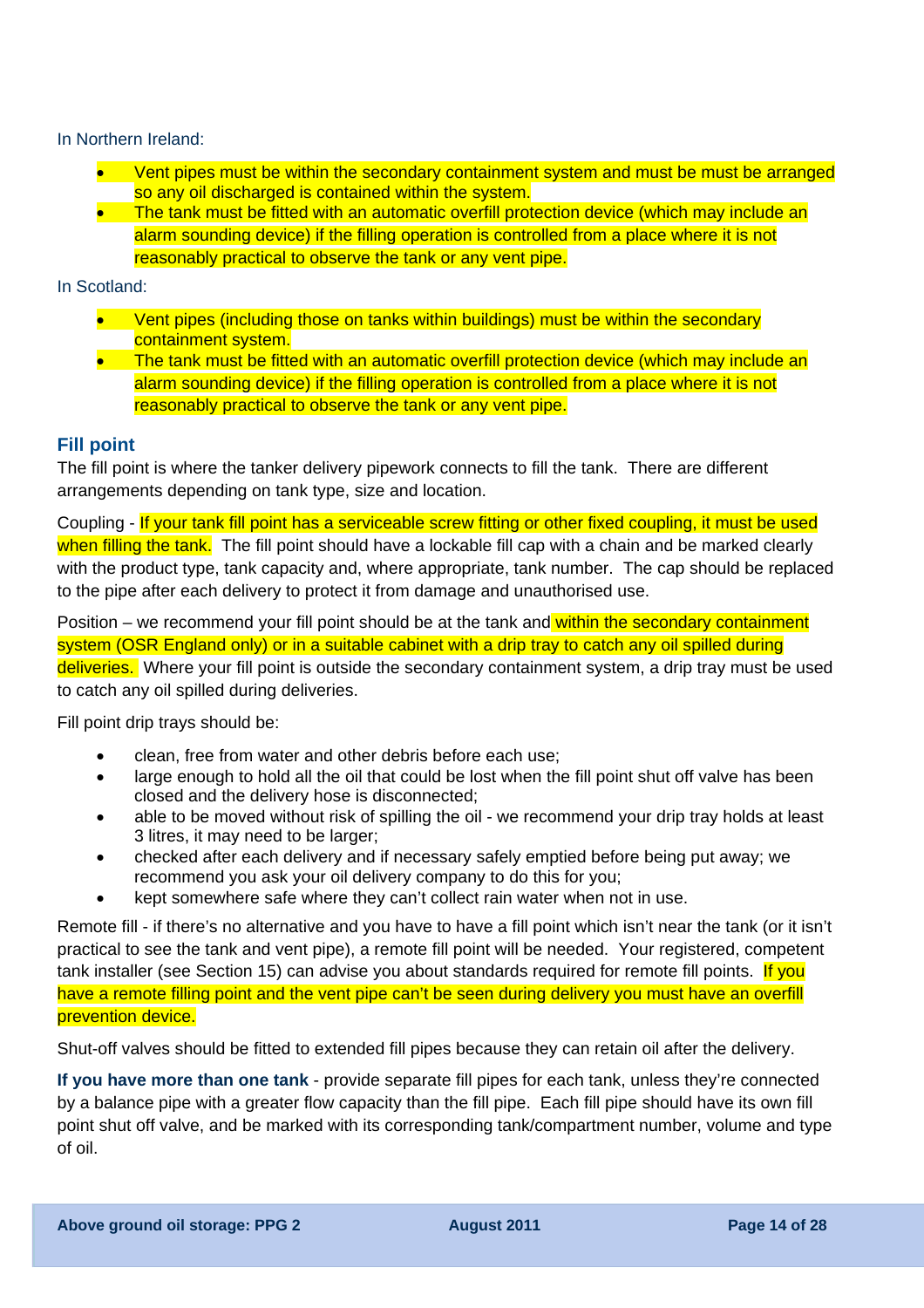### **Pipework to take oil from your tank (draw-off or supply pipe)**

The general points above apply. Whenever possible, site supply pipework above ground to make it easier to inspect and repair. We recommend using tanks that have top outlet off take pipes; and that feed lines should have anti siphon and isolating valves to prevent the tank contents draining down because of leaks, damage, theft or vandalism.

Use pumped dispensing from oil storage tanks for refuelling to reduce the chance of oil spills. If you can't avoid gravity dispensing then tanks should be properly supported and installed. Suitable secondary containment for the tank and its ancillary equipment should be designed to reduce the chance of oil 'jetting' from the high tank in the event of an overfill or damage.

Consider the risk to the user from working at height (to fill, inspect, maintain and draw-off), suitable ladders, railings and other health and safety equipment may be necessary.

**Filters or isolating valves** used to protect the draw-off pipe or downstream equipment in a gravityfeed system aren't considered ancillary to the container. Where practicable, locate this equipment within the secondary containment system. We recommend that valves should be lockable or have removable hand wheels.

#### **Flexible delivery pipes**

These should only be used where you need to move the end delivery point, for example when fuelling vehicles. Fit the pipe with a tap or valve at the delivery end, which closes automatically when not in use; we recommend you use a trigger nozzle designed to dispense oil. Where the pipe isn't fitted with an automatic shut-off device, it mustn't be possible to fix the tap or valve in the open position. The pipe must either:

- have a lockable valve where it leaves the tank which is locked when not in use and be kept in the secondary containment; or
- must be in an enclosed secure cabinet which is locked shut when not in use and has a drip tray.

#### **Dispensing pumps should be:**

- positioned to minimise the risk of damage by collision;
- fitted with a valve in its feed line that prevents the tank contents emptying if there's damage to the pump or feed line;
- protected from unauthorised use.

Pumps **are not** ancillary to the oil tank. You should ensure any oil that could leak from a pump is contained either by a bund or drip tray. Pumps for oil with a flash point below 55°C should never be within the secondary containment system because of the risk of explosion. If your pump is within the secondary containment, check it's positioned above the 110% containment level so it can't become submerged.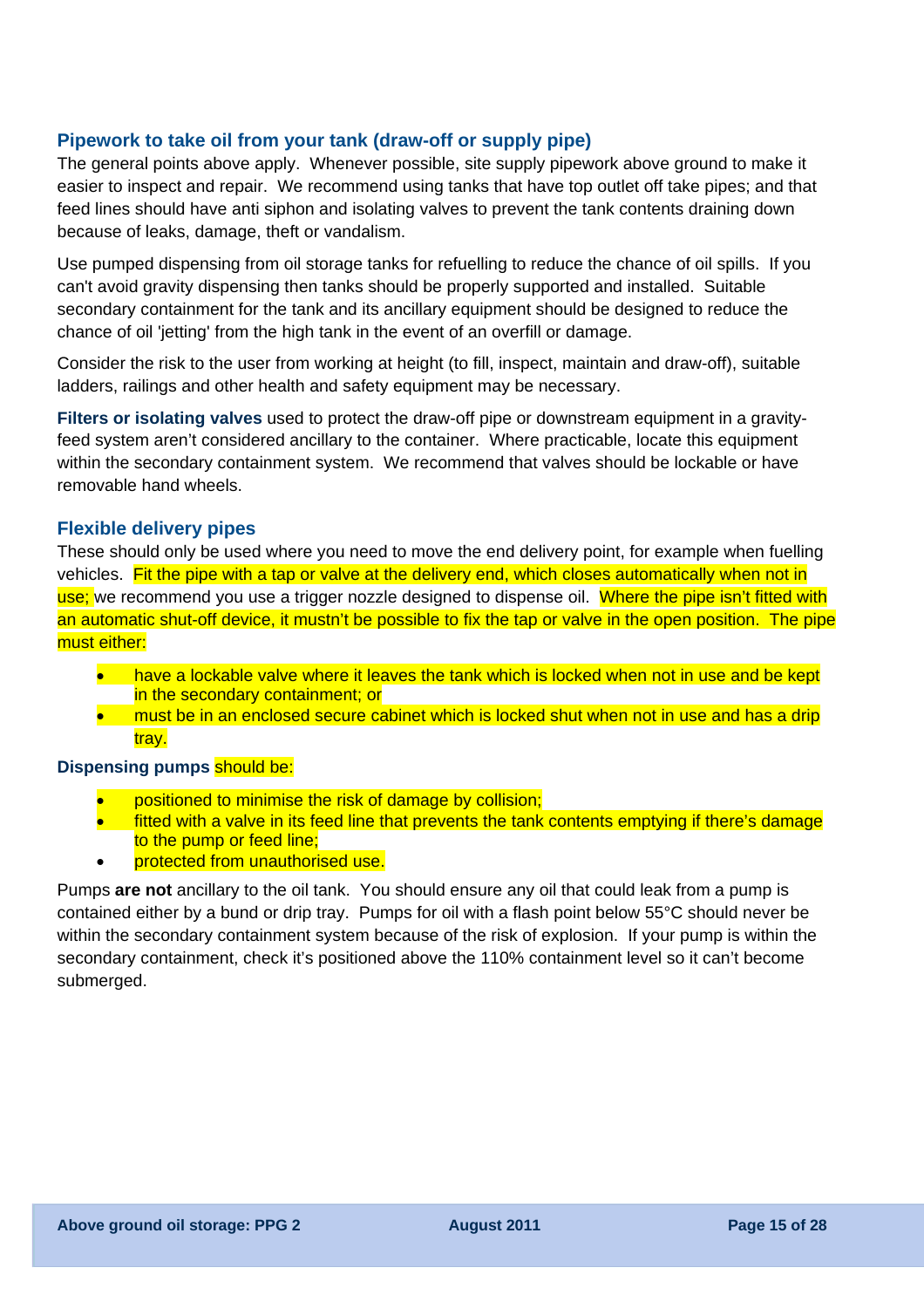### **Underground pipework**

These should be avoided where possible as they can't easily be checked for damage or leaks and have a greater risk of causing pollution. You should only use underground pipe work where you can't fit pipes above ground. If you do have them we recommend they should:

- be double skinned pipes
- be within concrete ducting
- have as few joints as possible
- be marked clearly on site plans and when possible on the ground.

Underground pipework must also be protected against corrosion and from physical damage like that caused by excessive surface loading, ground movement or ground disturbance. If mechanical joints have to be used, they must be readily accessible for inspection under a hatch or cover.

You must have adequate facilities for detecting leaks from underground pipework. If you use a continuous leak detection device, it should be maintained and tested regularly (in Scotland at least every 5 years). Keep a record of the test results and any maintenance work completed.

If you don't have a continuous leak detection system you must test:

- pipework before use
- pipework with mechanical joints every five years
- all other pipe work at least every ten years.

These are minimum requirements and it's good practice to do this more frequently.

### **Taps and valves**

Taps and valves that are permanently attached to the tank and that oil can be discharged from the tank through must:

- be fitted with a lock
- be locked shut when not in use.

### **8.c Overfill prevention devices**

We recommend the use of overfill prevention devices to safeguard against spills. These can be electronic or mechanical which either sound an alarm and/or give a visual warning or automatically stop the oil delivery into the tank. They may be a legal requirement depending on tank location, fill point and vent pipe arrangements.

## **9. Safe deliveries to your tank**

All your tanks should be labelled with the capacity and type of oil they contain and should be individually numbered to help identify them.

Before you order an oil delivery:

- check how much oil is in the tank
- work out the spare capacity
- decide how much oil you need but make sure you don't over order.

Supervise all deliveries. Ensure that whoever is supervising the delivery knows about the tank, its equipment and what to do if there's a spill. If you have more than one tank, make sure the correct tank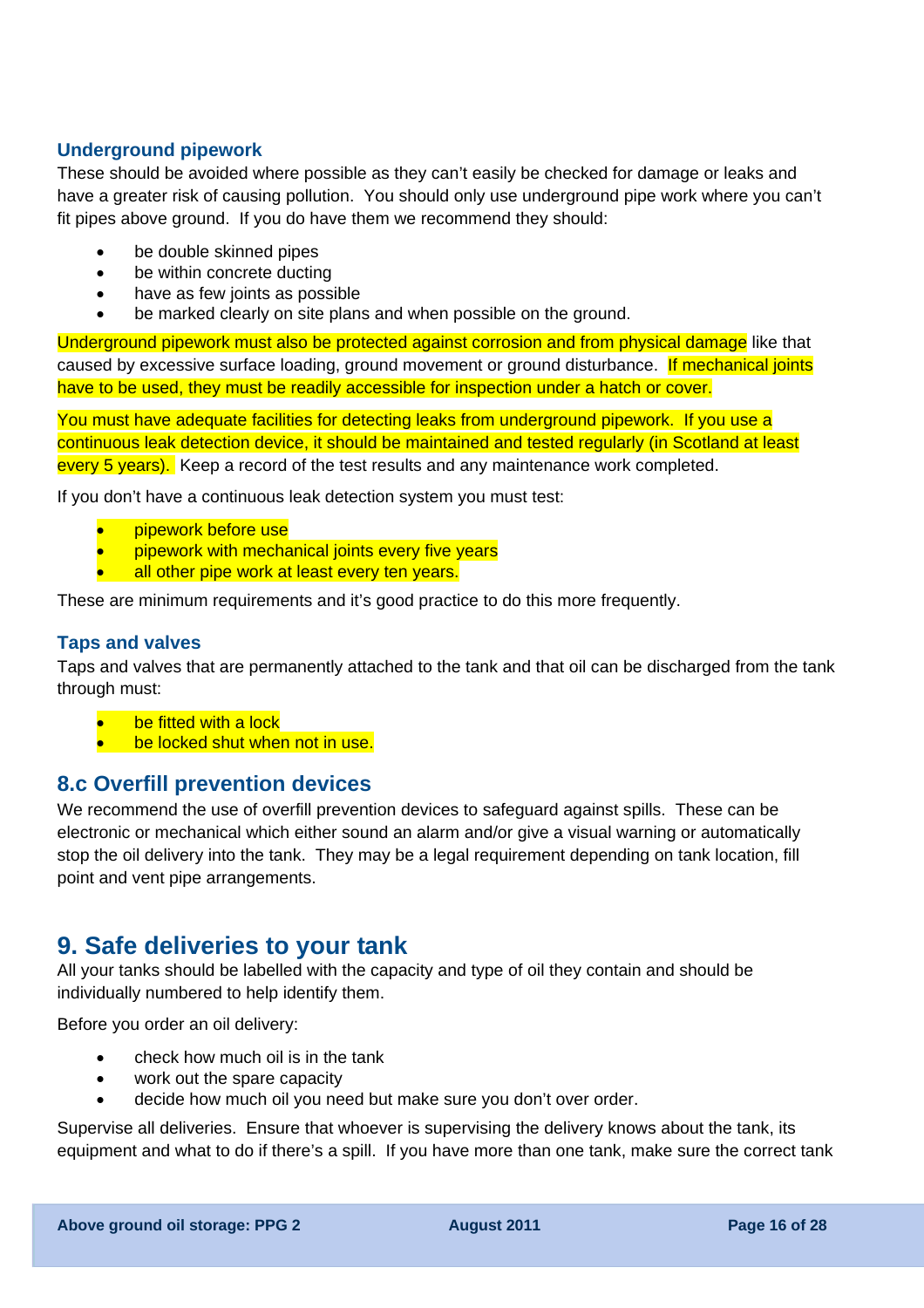is being filled. The Federation of Petroleum Suppliers (FPS) produces information on safe deliveries. For additional information, see Section 15.

If your tank is filled from a place where it is not practicable to see the tank and any vent pipe, it may need to have a remote fill point fitted. Where a tank has a remote filling point and the vent pipe can't be seen during the filling operation you must have an automatic overfill prevention device fitted to your tank. We don't recommend remote filling points unless there isn't an alternative. Your registered, competent tank installer, (see Section 15) can advise you about standards required for remote fill points.

If your tank has a serviceable screw fitting or other fixed coupling, it must be used when filling the tank. Your fill point should have a lockable fill cap with a chain and be marked clearly with the product type, tank capacity and, where appropriate, tank number. Make sure the cap is replaced to the pipe after each delivery to protect if from damage and unauthorised use, (see Section 7b for more information on fill points).

#### **Dealing with spills**

The area around your tank where deliveries are made and, if applicable, oil is dispensed should have an impermeable surface and be isolated from surface water drainage systems. This will prevent oil and/or contaminated water getting into the soil and groundwater. If any oil is spilt during an oil delivery, you should make sure that it can't run into a surface water drainage system.

You should consider if you need a suitably sized oil separator to direct oily liquid away from surface waters and prevent oil escaping from your site. This will reduce the risk of any spilt oil causing pollution if there's a spill. Also check with us to see if environmental sensitivities in your local area mean drainage from this area should pass through an oil separator of an approved design (see PPG 3: Reference 21).

## **10. Check legal compliance for your existing tanks**

There may be legal requirements that your existing tank (including home heating tanks) need to comply with for the OSR England, OSR Scotland or Building Regulations. The checklist in Appendix A will help you check your tank for most OSR England and OSR Scotland requirements.

### **10.a Secondary containment capacity**

Make sure your secondary containment has the capacity to take at least 110% of the volume your oil tank can hold.

**For integrally bunded tanks**, you can contact the tank manufacturer with the model of your tank; this information should be on your tank somewhere. They should be able to confirm the secondary containment capacity.

**For single or double skinned tanks** within a constructed secondary containment system, you can calculate the bund volume yourself. You can take account of any volume taken up by tank supports within the bund and consider the volume taken up by any of the primary tank, pipework or pumps. Advice on calculating bund capacity is given in Appendix B.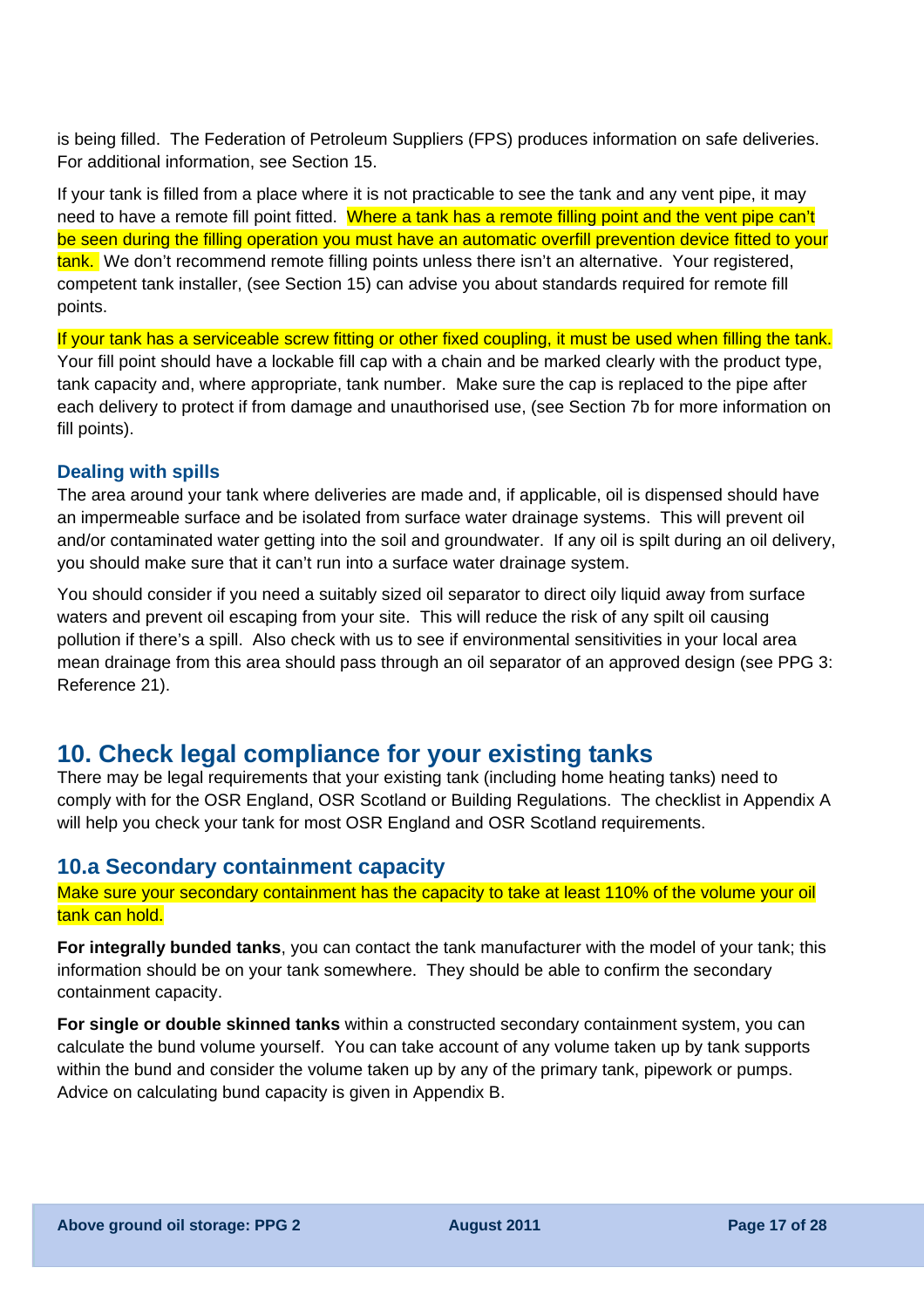## **11. Looking after your tank**

The oil tank user guide 'Get to know your oil tank', Reference 20, contains simplified guidance on looking after your tank. Make sure you have a copy as it includes space for you to record essential information about your tank including when it's last annual check was.

### **Maintenance**

Your tank manufacturer will be able to tell you what regular maintenance your tank needs. Use a registered competent technician to check your tanks, secondary containment and pipework every year and remove any condensation water that has accumulated within the tank. You should receive a written report on the state of your tank after the inspection is completed. Any repairs or alterations detailed in the report should be done by a registered, competent technician straightaway.

You should also inspect all accessible parts of your tank, secondary containment, ancillary equipment and pipework regularly, for signs of damage or leaks. If you're unsure how frequently you should do this, contact us for advice. If you notice any damage, you should have it repaired or replaced immediately.

To make sure a constructed bund retains its integrity, use a reputable company to repair any defects in the bund wall or lining promptly.

**Keep a log** of the inspections, any repair work on your tanks and who's done it.

**Record oil usage**. Regularly make a note of how much oil is in your tank and compare this to your previous usage. Contact us if you need advice about methods of monitoring your oil use and how often. If you're suddenly using more oil and you can't explain why, this could indicate a problem with your tank or pipework. You should ask a registered, competent technician to check your tank and pipework for faults and make any repairs immediately.

**Removing rain water**. If you have a tank in an open bund, check the bund after heavy rainfall. If there's no rainwater in the bund, it might not be sealed properly and you should have it inspected and repaired. If rain water has collected in your bund, it will reduce the amount of oil it can contain. If it's necessary to remove accumulated rainwater, we recommend you do this with a manually operated pump or by bailing from the sump. Advice on disposal of bund water from domestic oil storage is available, (see Reference 22). In remote locations, you could use automatic systems that can distinguish between the oil and water in the bund. If you install one of these systems, you need to contact us for advice on where you can dispose of the discharge.

In the long term, it may be more cost-effective to construct a roof over the tank and secondary containment.

Water taken out of the bund might be contaminated. Any accumulated water, oil or debris should be removed and disposed of in line with waste management legislation. In all cases where wastes are removed, as the waste producer you are obliged under the Duty of Care (see Reference 23) to describe the waste accurately and dispose of it properly.

In England and Wales, waste contaminated with oil is classed as hazardous waste unless you can show there is under 0.1% oil.

In Northern Ireland, waste contaminated with oil is classed as hazardous waste, unless you can show there is under 0.1% oil.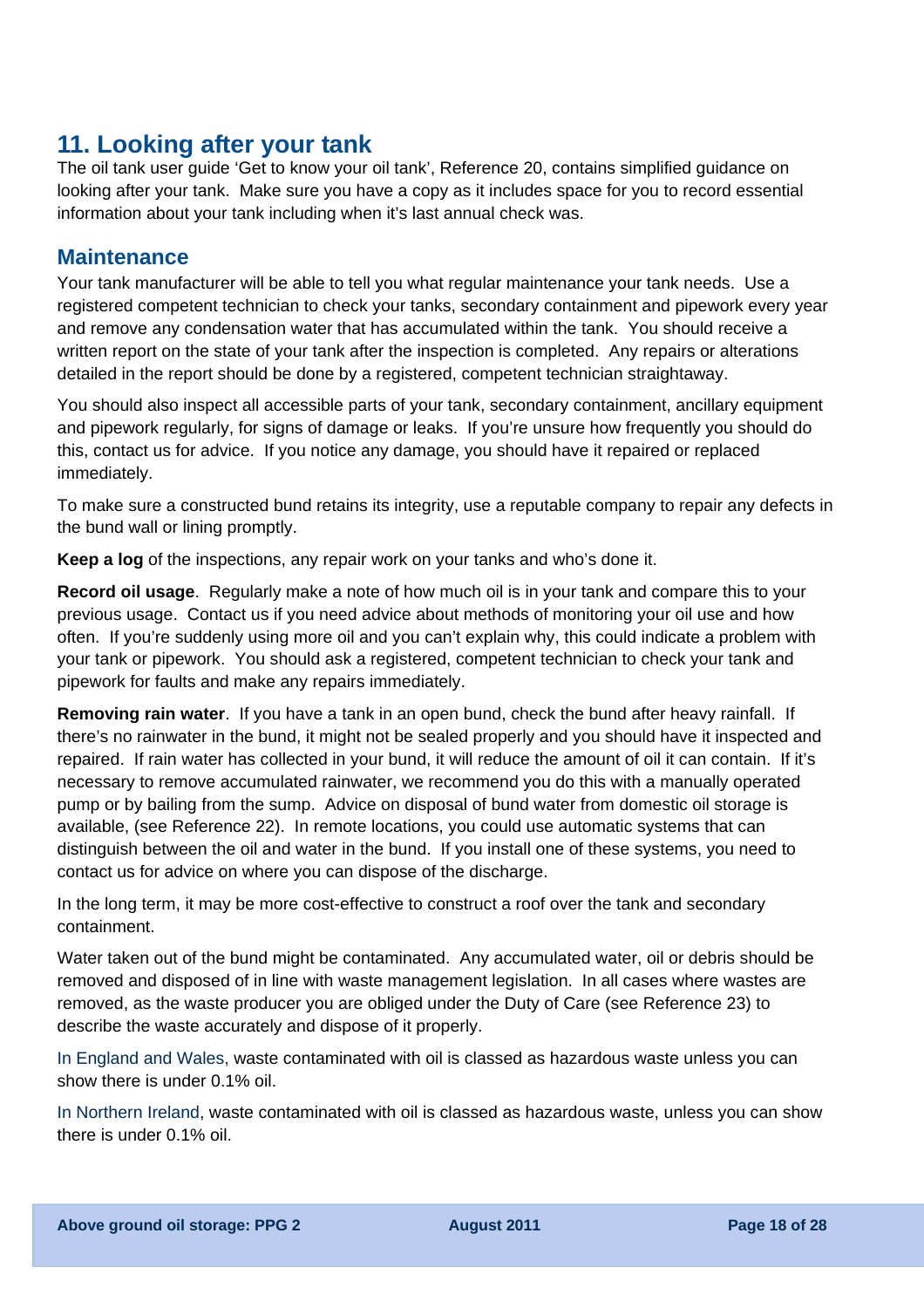In Scotland, waste contaminated with oil is classed as special waste, unless you can show there is under 0.1% oil. To establish if enough oil is present to make a waste special, a generic threshold of 0.1% may be used; however, if the result is below this, there may still be other hazards that make the waste special, such as flammability or toxicity, or the presence of other contaminants; for further information, see Reference 24.

A consignment note system applies for disposal of these hazardous or special wastes. For more details about waste oils, see either PPG8 (Reference 9) or our websites.

Don't use bunds as a store for materials or wastes as this will reduce their capacity and create a fire hazard.

#### **What you should do with your old tank**

Make sure that a tank is fully drained, degassed and certified when it's taken out of use and before it's removed. Only suitably qualified and competent technicians should do this work. Never carry out work that heats the tank until after it has been degassed and the appropriate certificate issued (see Reference 25). Under waste management legislation, decommissioned tanks taken off site must be removed by a licensed waste carrier and must be accompanied by a waste transfer note. Tanks can only be disposed of at an appropriately licensed facility. Contact us to find your nearest site.

After your tank has been decommissioned or removed, check that the surrounding soil or groundwater hasn't been contaminated. This can include testing surface and subsurface soil and groundwater samples for products relating to what you were storing. If contamination is found, take action as soon as possible to remove the pollution. Make sure you repeat the testing after the work has been done to ensure all the contamination has been removed. For more information see Reference 2 or contact us.

## **12. Mobile bowsers**

Mobile bowsers are oil storage containers that can dispense oil and are designed to be moved, either being towed or lifted onto another vehicle, but which can't move under their own power. As well as the requirements for the storage container (Section 5) and secondary containment (Section 5c) above, the following apply to mobile bowsers:

- Any flexible pipe, tap or valve must be fitted with a lock where it leaves the container and be locked shut when not in use;
- Flexible delivery pipes must be fitted with manually operated pumps or a valve at the delivery end that closes automatically when not in use. We recommend you use a nozzle designed to dispense oil;
- The pump or valve must have a lock and be locked shut when not in use.

More detailed information is also available in References 7 and 8.

## **13. Security**

Your oil storage areas should be secured to prevent theft and vandalism. Permanent taps or valves through which oil can be discharged to open areas should be locked when not in use. Display a notice telling users to keep valves, nozzles and trigger guns locked when they're not in use. Pumps should also be protected from unauthorised use.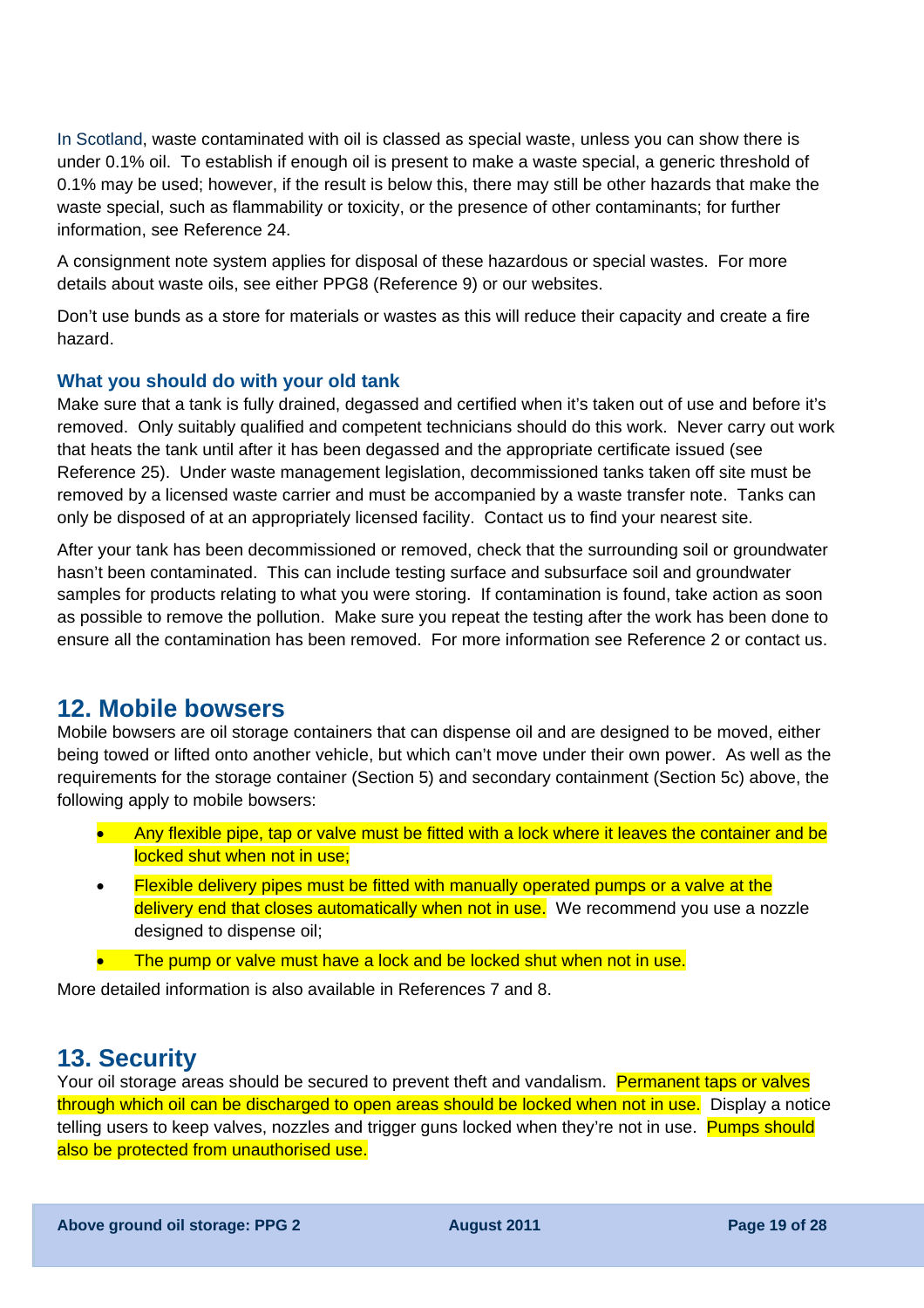Valve taps or levers should be corrosion resistant, strong enough to be tamperproof when locked and marked to show whether they are open or closed. When not in use, they should be locked shut. If the tank is being decommissioned then any valve taps or levers should be fitted with a blanking cap or plug.

## **14. Oil spills**

An oil spill from your tank is likely to cause pollution; this will damage the environment and your reputation. Keep a spill kit with commercial sorbent products, sand or earth close to your oil storage to deal with spills, and make sure you or your staff know how to use it safely. Our incident response planning guidance PPG21, Reference 25, tells you how to draw up a plan. Dealing with spills: PPG 22, reference 26, will help you decide what action you may be able to take if you have a spill. These guidelines set out best practice for producing an incident response plan to deal with an environmental incident on your site. Following a plan will help prevent or reduce environmental damage if an incident occurs.

If you have a spill, take immediate action to stop the oil getting into any drains or watercourses. If you can, soak up the spilt oil with the contents of your spill kit, without putting yourself in danger. Don't hose the spillage down or use any detergents to try to get rid of it; you could make the pollution worse. Notify us by calling the Emergency Hotline on 0800 80 70 60. If oil soaks into the ground, the soil soaked in oil should be removed, by a professional company, so it doesn't cause long term pollution. Store any materials that are soaked in oil in containers that won't let the oil run away until it can be correctly and legally disposed of. Surface and subsurface soil and groundwater samples may need to be taken and tested for products relating to the incident. For details on how to legally dispose of materials soaked in oil, see Reference 9.

## **15. References**

All the Pollution Prevention Guidance notes (PPGs) are available at:

[www.environment-agency.gov.uk/ppg](http://www.environment-agency.gov.uk/ppg) <http://www.doeni.gov.uk/niea/index/publications.htm?act=I&typ=s&ftx=ppg> www.sepa.org.uk/about\_us/publications/guidance/ppgs.aspx

- 1. [Code of Practice on Guidance on Regulation 2009.](http://www.bis.gov.uk/files/file53268.pdf)
- 2. Installation, decommissioning and removal of underground storage tanks: PPG 27
- 3. Drums and intermediate bulk containers: PPG 26
- 4. Refuelling facilities: PPG 7
- 5. [Containment of bulk hazardous liquids at COMAH establishments Containment policy](http://www.environment-agency.gov.uk/static/documents/Business/containmentpolicy_1961223.pdf)
- 6. [Buncefield task group final report](http://www.buncefieldinvestigation.gov.uk/reports/volume1.pdf)
- 7. For England, [Keep your oil safe: The Control of Pollution \(Oil Storage\) \(England\)](http://publications.environment-agency.gov.uk/pdf/PMHO0111BTKN-e-e.pdf)  [Regulations 2001](http://publications.environment-agency.gov.uk/pdf/PMHO0111BTKN-e-e.pdf) leaflet. Environment Agency. For Northern Ireland contact the NIEA for up to date information. For Scotland, Leaflet on Scottish Oil Storage Regulations - [Updated advice on storing oil in](http://www.sepa.org.uk/water/water_regulation/regimes/pollution_control/idoc.ashx?docid=75b17fd8-41d4-4a36-967c-79095736f1d5&version=-1)  [Scotland](http://www.sepa.org.uk/water/water_regulation/regimes/pollution_control/idoc.ashx?docid=75b17fd8-41d4-4a36-967c-79095736f1d5&version=-1). SEPA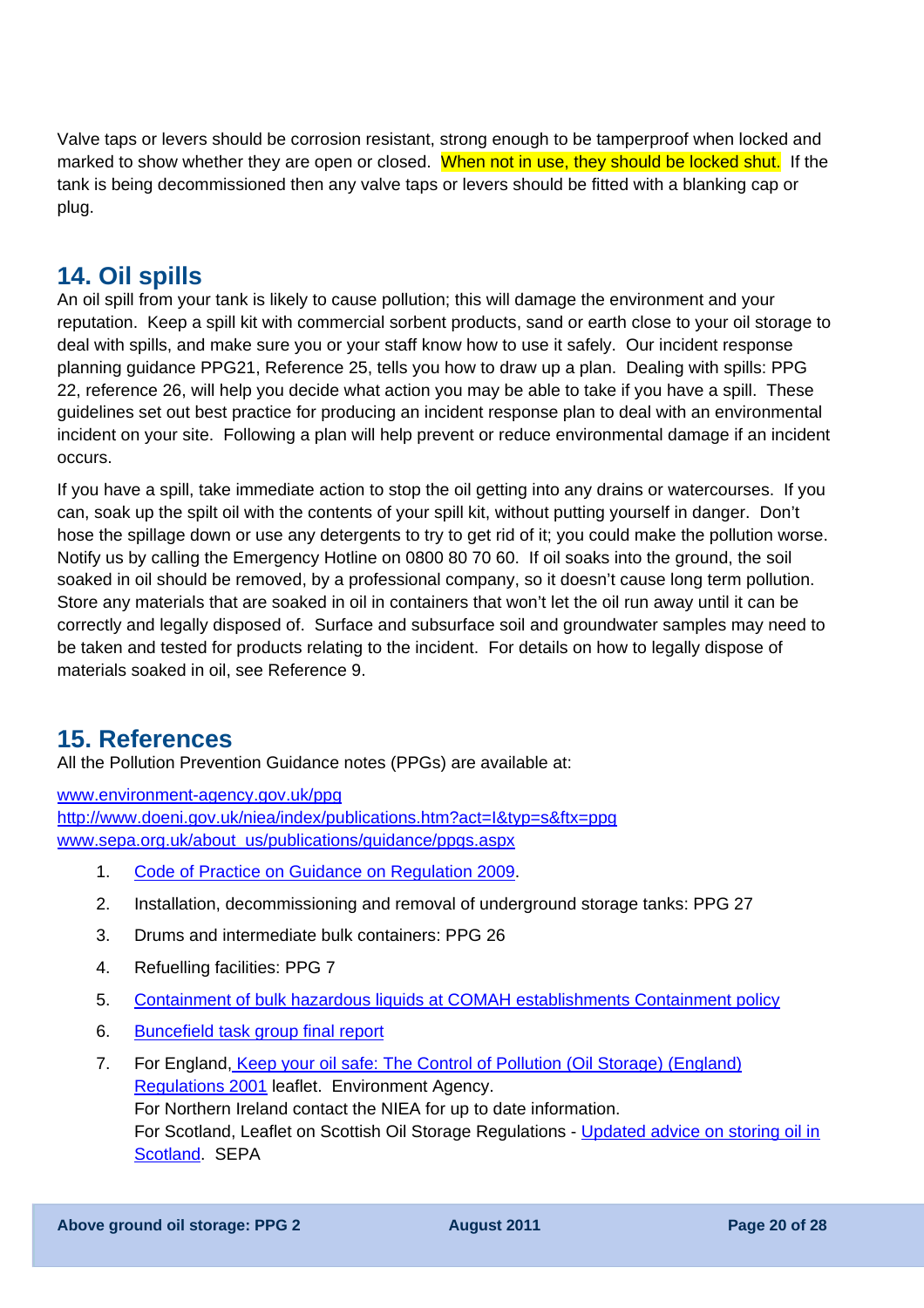- 8. For England, [Guidance note for the Control of Pollution \(Oil Storage\) \(England\) Regulations](http://archive.defra.gov.uk/environment/quality/water/waterquality/oilstore/documents/oil_store.pdf)  [2001.](http://archive.defra.gov.uk/environment/quality/water/waterquality/oilstore/documents/oil_store.pdf) Department for Environment, Food and Rural Affairs (Defra) For Northern Ireland, [Guidance note for the Control of Pollution \(oil storage\) Regulations](http://www.doeni.gov.uk/guidance_document_for_the_control_of_pollution__oil_storage__regulations__northern_ireland__2010.pdf)  [\(Northern Ireland\) 2010.](http://www.doeni.gov.uk/guidance_document_for_the_control_of_pollution__oil_storage__regulations__northern_ireland__2010.pdf) Department of the Environment For Scotland, [Guidance note for the Water Environment \(Oil Storage\) \(Scotland\) Regulations](http://www.scotland.gov.uk/Resource/Doc/1057/0029448.pdf)  [2006.](http://www.scotland.gov.uk/Resource/Doc/1057/0029448.pdf) Scottish Government
- 9. Safe storage and disposal of used oils: PPG 8
- 10. In England and Wales, [Code of good agricultural practice, Protecting our water, soil and air.](http://archive.defra.gov.uk/foodfarm/landmanage/cogap/documents/cogap090202.pdf) Defra In Northern Ireland, [Code of good agricultural practice for the prevention of pollution of](http://www.dardni.gov.uk/ruralni/code_of_good_agricultural_practice_2008_cmb-3.pdf)  [water, air and soil,](http://www.dardni.gov.uk/ruralni/code_of_good_agricultural_practice_2008_cmb-3.pdf) Department of Agriculture and Rural Development for Northern Ireland (DARD). In Scotland, [Prevention of Environmental Pollution from Agricultural Activity](http://www.scotland.gov.uk/Resource/Doc/37428/0014235.pdf) (code of good practice) (PEPFAA Code) Scottish Government.
- 11. For England: Guidance note for the Water Resources (Control of Pollution) (Silage, Slurry [and Agricultural Fuel Oil\) \(England\) Regulations 2010 \(](http://archive.defra.gov.uk/environment/quality/water/waterquality/diffuse/nitrate/documents/201009ssafo-england.pdf)SSAFO) For Northern Ireland: [Guidance note for the Control of Pollution \(Silage, Slurry and](http://www.doeni.gov.uk/niea/ssafo_guidance_notes.pdf)  [Agricultural Fuel Oil\) Regulations \(Northern Ireland\) 2003](http://www.doeni.gov.uk/niea/ssafo_guidance_notes.pdf) For Wales: [Guidance note for the Water Resources \(Control of Pollution\) \(Silage, Slurry and](http://wales.gov.uk/docs/drah/publications/20101213ssafoguidanceen.pdf)  [Agricultural Fuel Oil\) \(Wales\) Regulations 2010](http://wales.gov.uk/docs/drah/publications/20101213ssafoguidanceen.pdf) (SSAFO)
- 12. In England and Wales, The Building Regulations 2000, Combustion appliances and fuel [storage systems Approved Document J](http://www.planningportal.gov.uk/uploads/br/BR_PDF_ADJ_2010.pdf) In Northern Ireland, [The Building \(Amendment\) Regulations \(Northern Ireland\) 2006](http://www.dfpni.gov.uk/technical_booklet_l_2006-4.pdf)  [Technical booklet L](http://www.dfpni.gov.uk/technical_booklet_l_2006-4.pdf)  In Scotland, [Building \(Scotland\) Act 2003](http://www.legislation.gov.uk/asp/2003/8/contents) and applicable regulations under that act; [Section 3 \(Environment\) of the Building Standards Technical Handbooks](http://www.scotland.gov.uk/Topics/Built-Environment/Building/Building-standards/publications/pubtech) (Domestic and Non Domestic Handbooks 2011), Scottish Government, particularly subsections 3.23 and 3.24 of both handbooks.
- 13. For England, [The Environmental Damage \(Prevention and Remediation\) Regulations 2009](http://www.opsi.gov.uk/si/si2009/uksi_20090153_en_1): Statutory Instrument 2009 No. 153 For Northern Ireland, [The Environmental Liability \(Prevention and Remediation\) Regulations](http://www.opsi.gov.uk/sr/sr2009/nisr_20090252_en_1)  [\(Northern Ireland\) 2009:](http://www.opsi.gov.uk/sr/sr2009/nisr_20090252_en_1) Statutory Rules of Northern Ireland 2009 No. 252 For Scotland, [The Environmental Liability \(Scotland\) Regulations 2009:](http://www.legislation.gov.uk/ssi/2009/266/contents/made) Scottish Statutory Instrument 2009 No. 266, and amendment. For Wales, [The Environmental Damage \(Prevention and Remediation\) \(Wales\) Regulations](http://www.opsi.gov.uk/legislation/wales/wsi2009/wsi_20090995_en_1)  [2009:](http://www.opsi.gov.uk/legislation/wales/wsi2009/wsi_20090995_en_1) Statutory Instrument 2009 No. 995 (W.81)
- 14. BS EN ISO 9001. Quality management systems Requirements. British Standards Institution **BSI**
- 15. [Above-ground proprietary prefabricated oil storage tank systems.](http://www.ciria.org/service/Web_Site/AM/ContentManagerNet/ContentDisplay.aspx?Section=Web_Site&ContentID=8912) C535. Construction Industry Research and Information Association (CIRIA)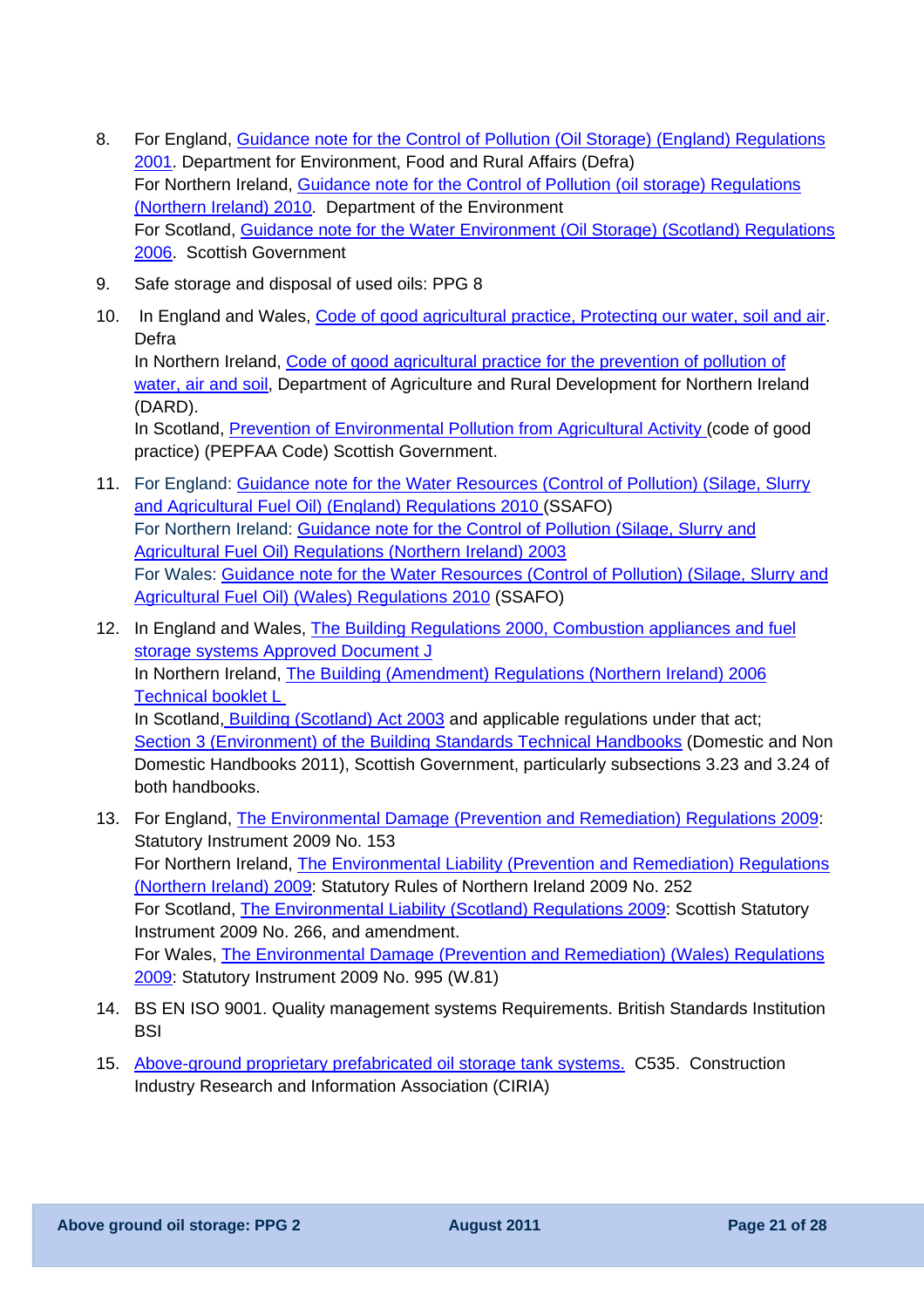- 16. BS 5410 -1:1997 Code of practice for oil firing. Installations up to 45 kW output capacity for space heating and hot water supply purposes. BSI BS 5410 -2: 1978 Code of practice for oil firing. Installations of 44kW and above output capacity for space heating, hot water and steam supply purposes. BSI BS 5410 -3: Code of practice for oil firing. Installations for furnaces, kilns, ovens and other industrial purposes. BSI
- 17. Construction of bunds for oil storage tanks. R 163. ISBN 0-8601-7468-9. CIRIA
- 18. [Concrete bunds for oil storage tanks](http://publications.environment-agency.gov.uk/PDF/PMHO300AYCK-E-E.pdf). Agencies/CIRIA
- 19. [Masonry bunds for oil storage tanks.](http://publications.environment-agency.gov.uk/PDF/PMHO1001AYCJ-E-E.pdf) Agencies/CIRIA
- 20. [Get to know your oil tank.](http://publications.environment-agency.gov.uk/PDF/PMHO0109BPCV-E-E.pdf) Oil Care Campaign
- 21. The use and design of oil separators in surface water drainage systems: PPG 3
- 22. [Guidance on the disposal of condensate and bund water.](http://www.oftec.org/documents/IS_39_bund_water.pdf) Joint OFTEC/WaterUK/ Environment Agency/SEPA publication.
- 23. Waste management, the Duty of Care, a code of practice (revised 1996), ISBN 0-11- 753210X. The Stationery Office.
- 24. [Special Waste Advisory Note 04 Oil Contaminated Wastes](http://www.sepa.org.uk/waste/waste_regulation/special_waste/idoc.ashx?docid=8054578e-0abc-4d35-bdea-b0524a4adc08&version=-1). SEPA
- 25. Cleaning and gas freeing of tanks containing flammable residues. Guidance note CS15. ISBN 0-7176-2166-9. Health and Safety Executive (HSE)
- 26. Incident response planning: PPG 21
- 27. Dealing with spills: PPG 22

#### **Other useful sources of information:**

Contact the Oil Bank Line at [www.oilbankline.org.uk](http://www.oilbankline.org.uk/) or on 08708 506 506 for details of your nearest oil recycling bank.

Energy Institute. Tel: 020 7467 7100 [www.energyinst.org.uk/](http://www.energyinst.org.uk/)home

• Design, Construction, Modification, maintenance and Decommissioning of filling Stations ISBN 0-85293-419X.

Federation of Petroleum Suppliers (FPS) Briefing Notes. [www.fpsonline.co.uk](http://www.fpsonline.co.uk/)

- Making an oil delivery through a property.
- Information your oil distributor will need to know when you place an order.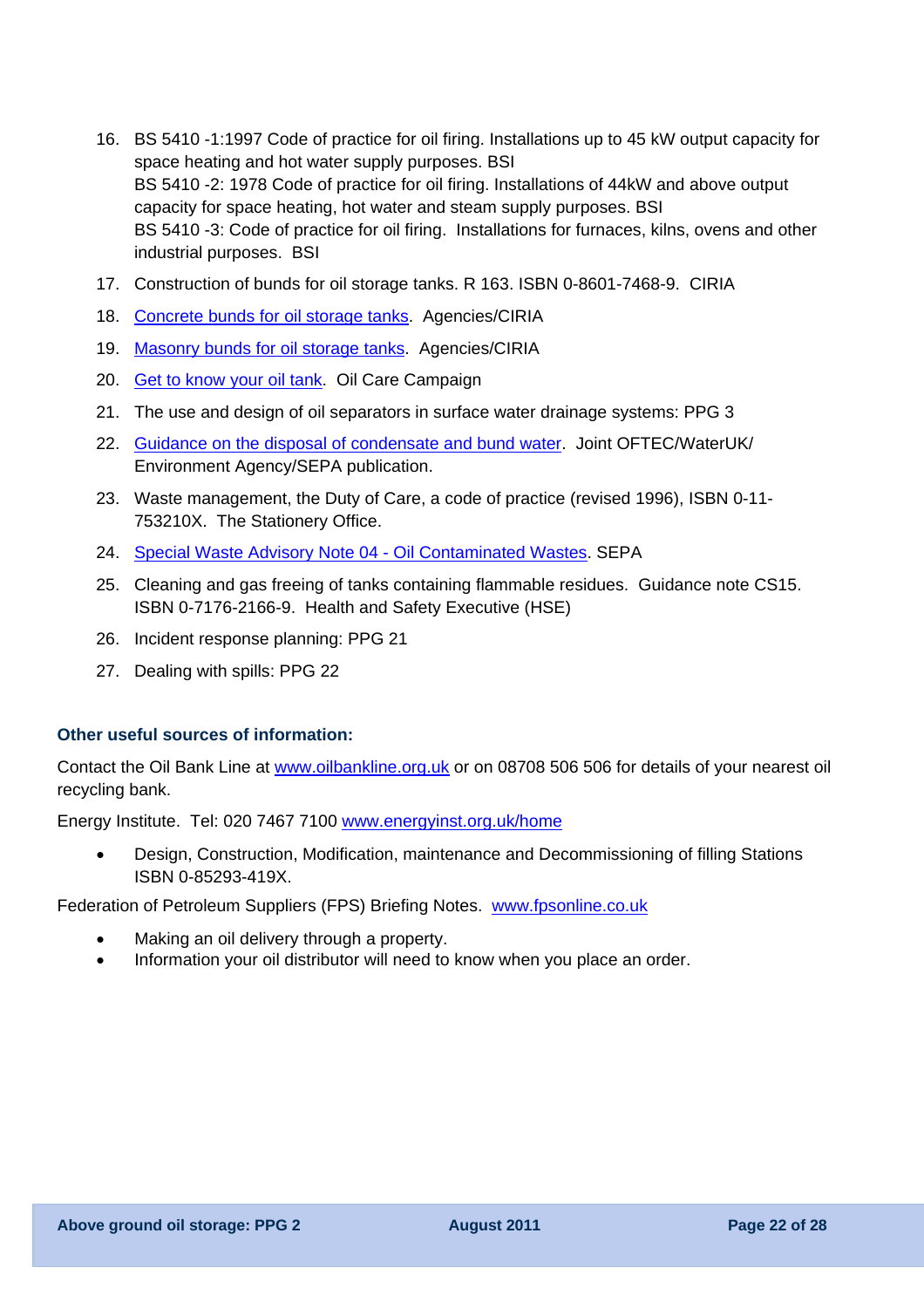### **Useful websites:**

The British Standards Institute<http://shop.bsigroup.com/>

The Construction Industry Research and Information Association (CIRIA) [www.ciria.org](http://www.ciria.org/)

The Construction Licensing Executive (CLE) (Scotland) [www.clescotland.co.uk](http://www.clescotland.co.uk/)

The government on-line business advice and support service:

- For England Business Link [www.businesslink.gov.uk](http://www.businesslink.gov.uk/)
- For Northern Ireland NIBusinessInfo [www.nibusinessinfo.co.uk](http://www.nibusinessinfo.co.uk/)
- For Scotland Business Gateway www.bgateway.com
- For Wales Business Wales [www.business.wales.gov.uk](http://www.business.wales.gov.uk/)
- NetRegs [www.NetRegs.gov.uk](http://www.netregs.gov.uk/)

Health and Safety Executive: [www.hse.gov.uk](http://www.hse.gov.uk/)

The Oil Care Campaign:

- [Publications,](http://publications.environment-agency.gov.uk/?lang=_e) for example leaflets and tank stickers, are available from, search for Oil Care
- For details of [oil recycling facilities](http://www.oilbankline.org.uk/oil-care-campaign.asp) across the UK
- In Northern Ireland: Oil Care Campaign
- In Scotland: [Oil Care campaign](http://www.sepa.org.uk/water/water_regulation/regimes/pollution_control/oil_storage/scottish_oil_care.aspx)

Oil Storage information:

- For England [www.environment-agency.gov.uk/osr](http://www.environment-agency.gov.uk/osr)
- For Northern Ireland http://www.doeni.gov.uk/niea/water-home/waterpollution.htm
- For Scotland [www.sepa.org.uk/water/water\\_regulation/regimes/pollution\\_control/oil\\_storage.aspx](http://www.sepa.org.uk/water/water_regulation/regimes/pollution_control/oil_storage.aspx)

Professional schemes for qualified tank installers:

- APHC Association of Plumbing and Heating Contractors, England and Wales. [www.competentpersonsscheme.co.uk](http://www.competentpersonsscheme.co.uk/)
- BESCA Building Engineering Services Competence Accreditation Limited, England and Wales. [www.besca.org.uk](http://www.besca.org.uk/)
- NAPIT National Association for Professional Inspectors and Testers Certification Limited, [www.napit.org.uk](http://www.napit.org.uk/)
- NICEIC National Inspection Council for Electrical Installation Certification, [www.niceic.org.uk](http://www.niceic.org.uk/)
- OFTEC Oil Firing Technical Association Ltd, [www.oftec.org.uk](http://www.oftec.org.uk/)

Scottish and Northern Ireland Plumbing Employers Federation (SNIPEF) [www.snipef.org](http://www.snipef.org/) 

The Stationery Office: [www.tsoshop.co.uk](http://www.tsoshop.co.uk/)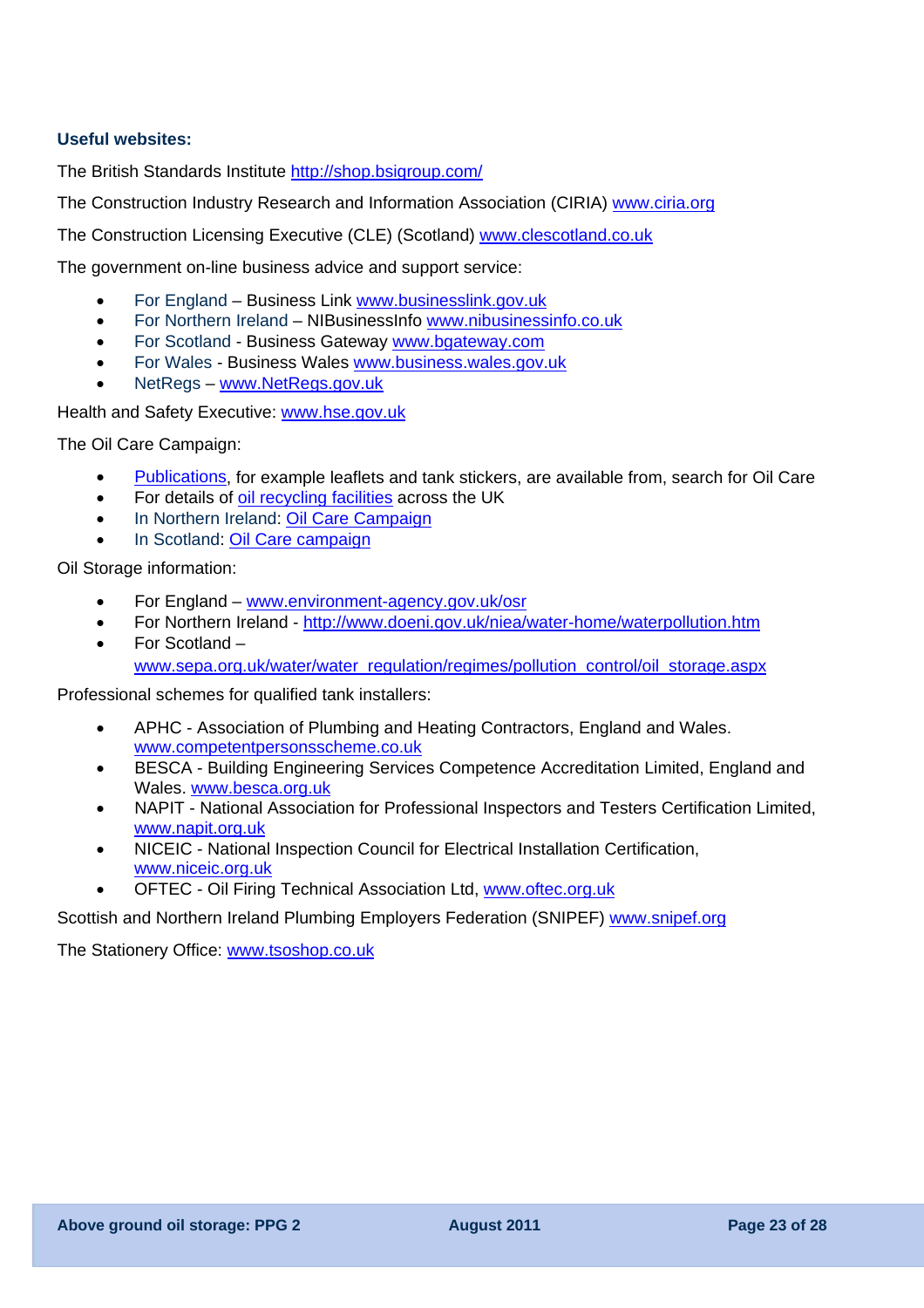## **Appendix A Checklist for oil storage tanks**

Completing this checklist will help you decide if you need to improve your oil storage facilities to comply with the Oil Storage Regulations (OSR) England and Scotland. If you're not sure of the answer, don't guess – get professional help and advice.

If your tank is exempt from the OSR, we recommend you follow these guidelines as fully as possible to reduce the risk of your oil causing pollution. There are other requirements for the Building Regulations that you tank may need to comply with. Check with your local authority for details.

For each time your answer is an  $*$  refer to the guidance or contact your registered tank manufacturer, registered, competent technician, delivery company or us to find how to correct this point.

| <b>General requirements</b>                                                                                                                                                                                                                              | $x$ or $\checkmark$ | <b>Comments</b>                                                           |
|----------------------------------------------------------------------------------------------------------------------------------------------------------------------------------------------------------------------------------------------------------|---------------------|---------------------------------------------------------------------------|
| Is the tank 'fit for purpose' and in good condition (unlikely to leak or<br>burst in ordinary use)?                                                                                                                                                      |                     | e.g. polyethylene isn't<br>deformed or cracked,<br>e.g. metal isn't rusty |
| Is the tank situated more than 10m from a watercourse or 50m<br>from a well or borehole? If unsure, contact us.                                                                                                                                          |                     |                                                                           |
| Is the tank within a secondary containment system?                                                                                                                                                                                                       |                     |                                                                           |
| Is the tank/containment system located or protected so an impact<br>or collision can't damage it?                                                                                                                                                        |                     |                                                                           |
| Secondary containment: storage capacity                                                                                                                                                                                                                  | $x$ or $\checkmark$ | <b>Comments</b>                                                           |
| For a single tank, is the secondary containment at least 110% of<br>the maximum storage capacity of the tank?                                                                                                                                            |                     | See calculation table,<br>page 18                                         |
| For two or more tanks in one secondary containment system, is the<br>secondary containment at least 110% of the biggest tank's<br>maximum storage capacity, or 25% of the total maximum storage<br>capacity of all the tanks, whichever is the greatest? |                     |                                                                           |
| Secondary containment: integrity                                                                                                                                                                                                                         | $x$ or $\checkmark$ | Comments                                                                  |
| Is the secondary containment impermeable to water and oil?                                                                                                                                                                                               |                     | For masonry, concrete<br>and steel containment                            |
| Is the secondary containment system intact and without openings<br>or valves for drainage?                                                                                                                                                               |                     | Get any cracks or other<br>damage repaired.                               |
| Are any draw-off pipes/feed lines and fill pipes that pass through<br>the secondary containment sealed adequately?                                                                                                                                       |                     |                                                                           |
| <b>Tank ancillary equipment</b>                                                                                                                                                                                                                          | × or √              | <b>Comments</b>                                                           |
| Are all valves, sight gauges, vent pipes and taps within the<br>secondary containment system?                                                                                                                                                            |                     |                                                                           |
| If the tank has a sight gauge, is it properly supported and fitted with<br>a British Standard valve that closes automatically when the gauge<br>isn't in use?                                                                                            |                     |                                                                           |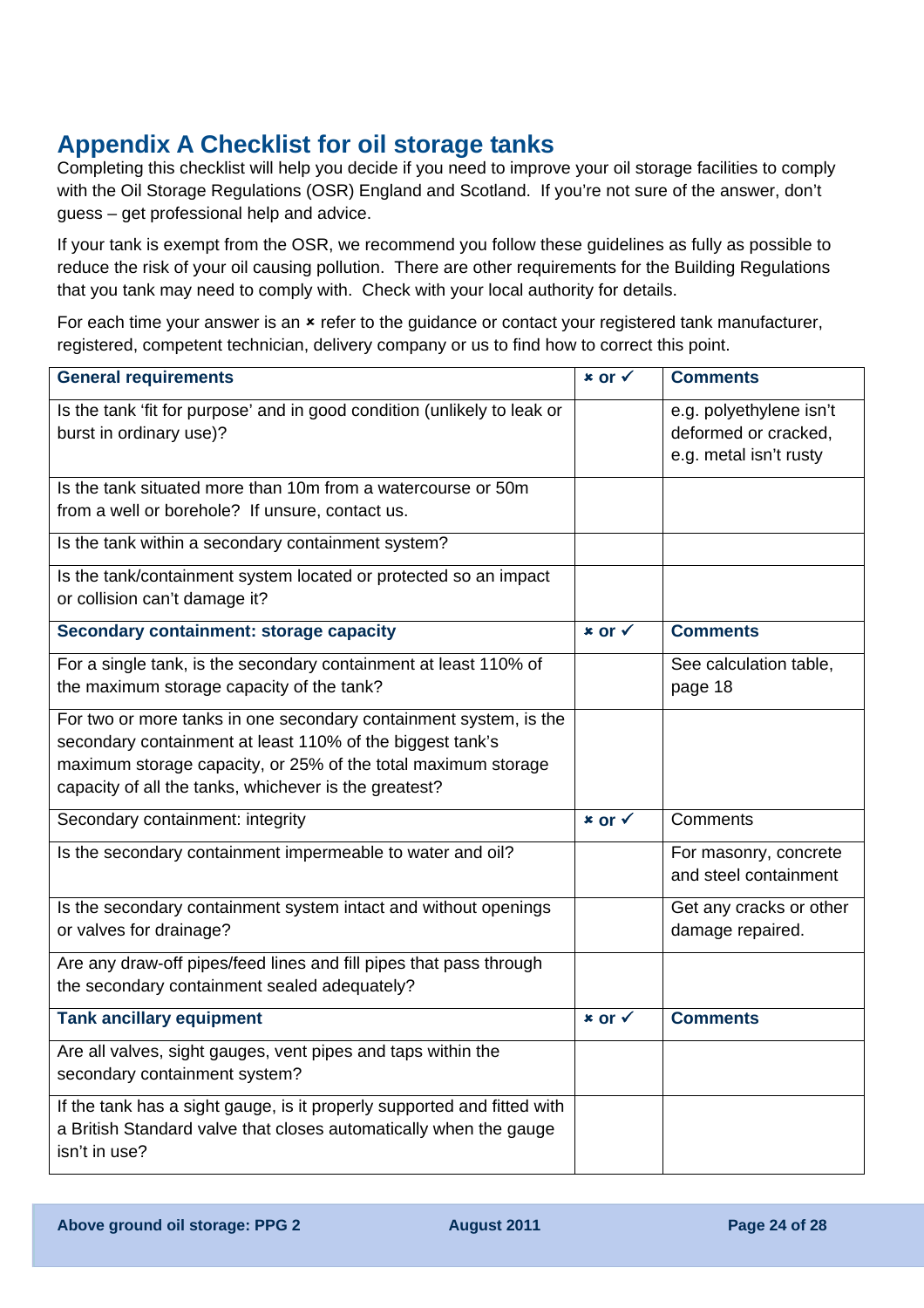| Are fill and draw-off pipes/feed lines located or protected from<br>impact or collision damage?                                                                                        |                     |                                                        |
|----------------------------------------------------------------------------------------------------------------------------------------------------------------------------------------|---------------------|--------------------------------------------------------|
| And, if applicable, are they protected from corrosion and frost<br>damage?                                                                                                             |                     |                                                        |
| And, if above ground, are they supported properly?                                                                                                                                     |                     |                                                        |
| Are vent pipes, taps and valves arranged so that any oil lost will be<br>retained within the containment system?                                                                       |                     |                                                        |
| Are all taps and valves fixed to the storage tank, through which oil<br>can be discharged to the open, fitted with locks and locked shut<br>when not in use?                           |                     |                                                        |
| Deliveries to the tank (filling)                                                                                                                                                       | $x$ or $\checkmark$ | <b>Comments</b>                                        |
| Is the fill pipe situated within the secondary containment system or,<br>if not, is a drip tray big enough to contain any oil that remains in the<br>pipework after filling available? |                     | Empty the drip tray after<br>the tank is filled.       |
| Can the tank and vent be seen from the point where the filling<br>operation is controlled or, if not, is the tank fitted with an automatic<br>overfill prevention device?              |                     |                                                        |
| If the tank has a screw fitting or other fixed coupling, is it in good<br>condition?                                                                                                   |                     |                                                        |
| Are fittings/couplings being used when the tank is filled?                                                                                                                             |                     | You need to discuss<br>this with your oil<br>supplier. |
| Underground pipes (for filling and/or draw off)                                                                                                                                        | $x$ or $\checkmark$ | <b>Comments</b>                                        |
| Are underground pipes for filling, draw-off or feed protected from<br>physical damage?                                                                                                 |                     |                                                        |
| Are all mechanical joints situated as a place accessible for<br>inspection?                                                                                                            |                     | For example, under a<br>hatch or cover.                |
| Are there adequate facilities for detecting leaks?                                                                                                                                     |                     |                                                        |
| If permanent leak detection is provided, is it maintained in working<br>order and tested at appropriate intervals?                                                                     |                     |                                                        |
| If permanent leak detection isn't provided, have the pipes been<br>tested before use?                                                                                                  |                     |                                                        |
| Is pipework with mechanical joints tested for leaks every five<br>years?                                                                                                               |                     |                                                        |
| Is all other pipework tested for leaks every ten years?                                                                                                                                |                     |                                                        |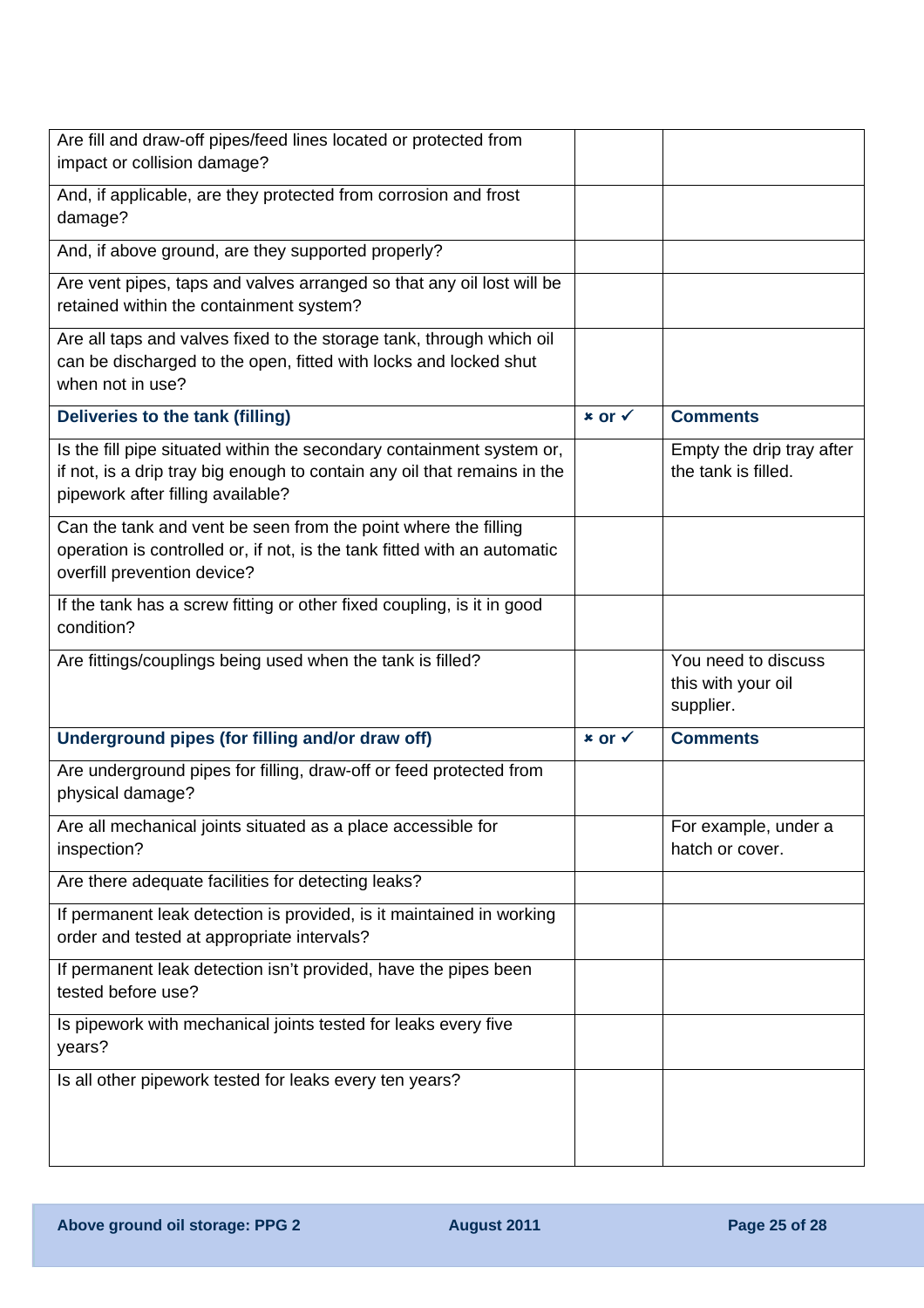| Flexible draw-off pipes (for draw off)                                                                                                 |                     | <b>Comments</b>                                                                                                 |
|----------------------------------------------------------------------------------------------------------------------------------------|---------------------|-----------------------------------------------------------------------------------------------------------------|
| Is the flexible draw-off pipe fitted with a tap, valve of nozzle at the<br>delivery end that closes automatically when not in use?     |                     | If the tap or valve can<br>be fixed in the open<br>position, it should have<br>an automatic shut-off<br>device. |
| Is the pipe kept within the secondary containment system when not<br>in use or enclosed in a secure cabinet equipped with a drip tray? |                     |                                                                                                                 |
| Is there a lockable valve where the pipe leaves the container which<br>is locked shut when not in use?                                 |                     |                                                                                                                 |
| <b>Pumped draw-off (non-gravity draw-off)</b>                                                                                          | $x$ or $\checkmark$ | <b>Comments</b>                                                                                                 |
| Is the pump fitted with a check valve in the feed line to the pump?                                                                    |                     |                                                                                                                 |
| Is the pump protected from unauthorised use and locked or<br>isolated when not in use?                                                 |                     |                                                                                                                 |
| Is the pump located or protected from impact or collision damage?                                                                      |                     |                                                                                                                 |

If you can't answer a question or have crosses in the second column, it's likely that your oil storage installation needs to be upgraded to comply with the OSR unless it is exempt. The OSR England are fully in force and you must upgrade your oil storage now. To avoid the risk of pollution, take action to upgrade your oil storage as soon as possible.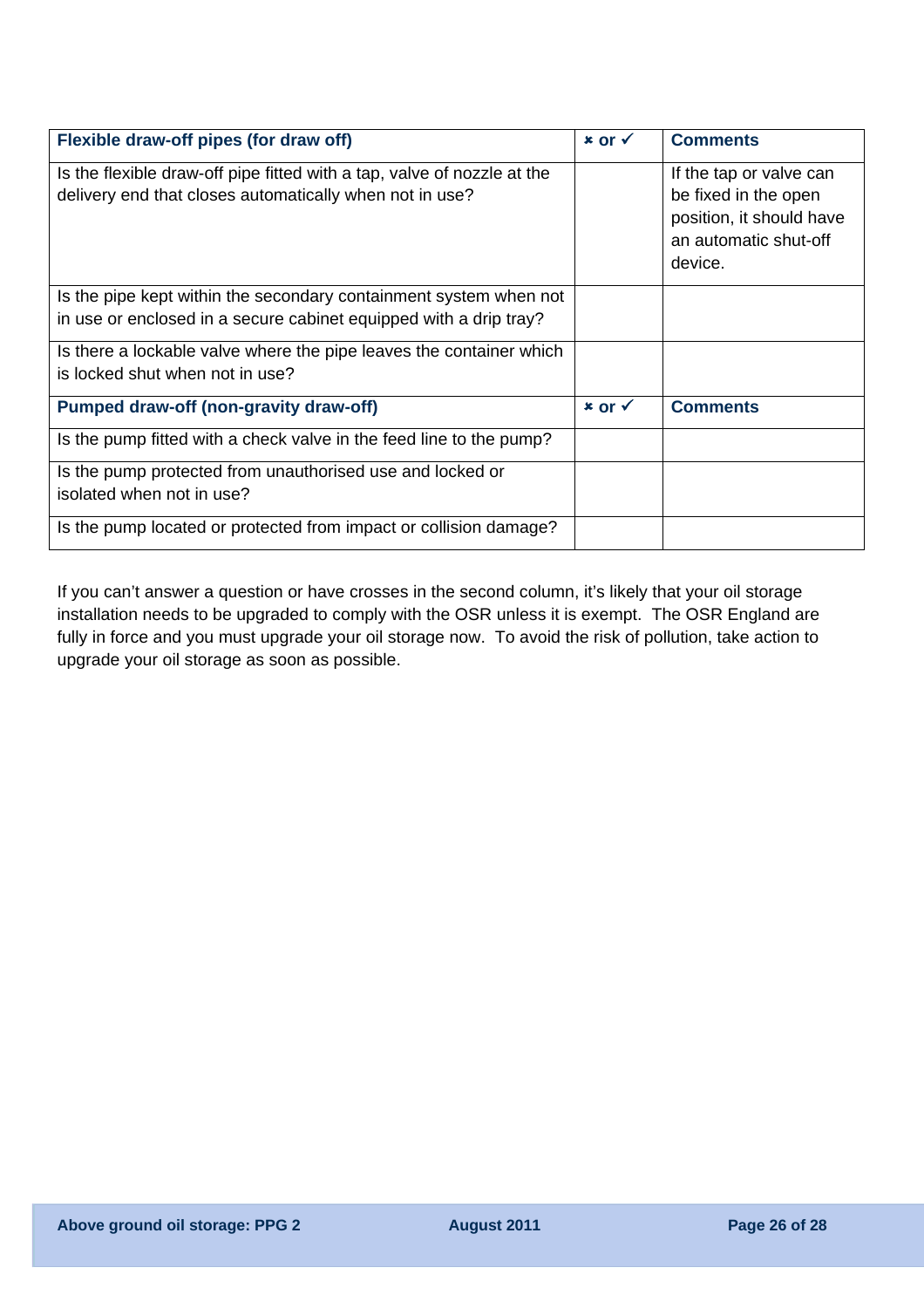## **Appendix B Calculation of capacity for tanks in open secondary containment systems**

We've included this so you can check your existing secondary containment meets the minimum requirements of the OSR.

Calculate the capacity of a tank located within an existing open containment system by making the measurements shown in the table below. If the tank supports, or the primary tank, take up significant space, take this into account in the calculation.

Where the tank is enclosed within a proprietary system, refer to the manufacturer for this information.

| <b>Calculation</b>                                                       | <b>Result</b> |   |
|--------------------------------------------------------------------------|---------------|---|
| Maximum capacity of primary tank(s)                                      |               |   |
| If unknown, use tank length x width x depth in metres and multiply by    | litres        | A |
| 1,000 to convert to litres.                                              |               |   |
| Containment capacity = length $x$ width $x$ depth of secondary container |               |   |
| in metres.                                                               |               |   |
| Then multiply by 1,000 to convert to litres                              | litres        | B |
| Volume lost in secondary containment by tank supports (if significant)   |               |   |
| in cubic metres.                                                         | m3            |   |
| Then multiply by 1,000 to convert to litres                              | litres        | C |
| Actual containment capacity = $B - C$ (C = 0 if tank supports don't      |               |   |
| occupy a significant volume).                                            |               | D |
| Minimum containment capacity $(110%) = (110/100) \times A$               | litres        | Е |

If D is equal or greater than E, then the containment system volume is adequate and will comply with the OSR. We may require additional containment volume in some environmentally sensitive situations.

If D is less than E, then the containment system capacity is insufficient and will not comply with the OSR.

For installations where the tank takes up a significant part of the bund, the capacity available in the event of overfilling may be inadequate. You'll need to consider delivery procedures and alarm systems to manage this risk.